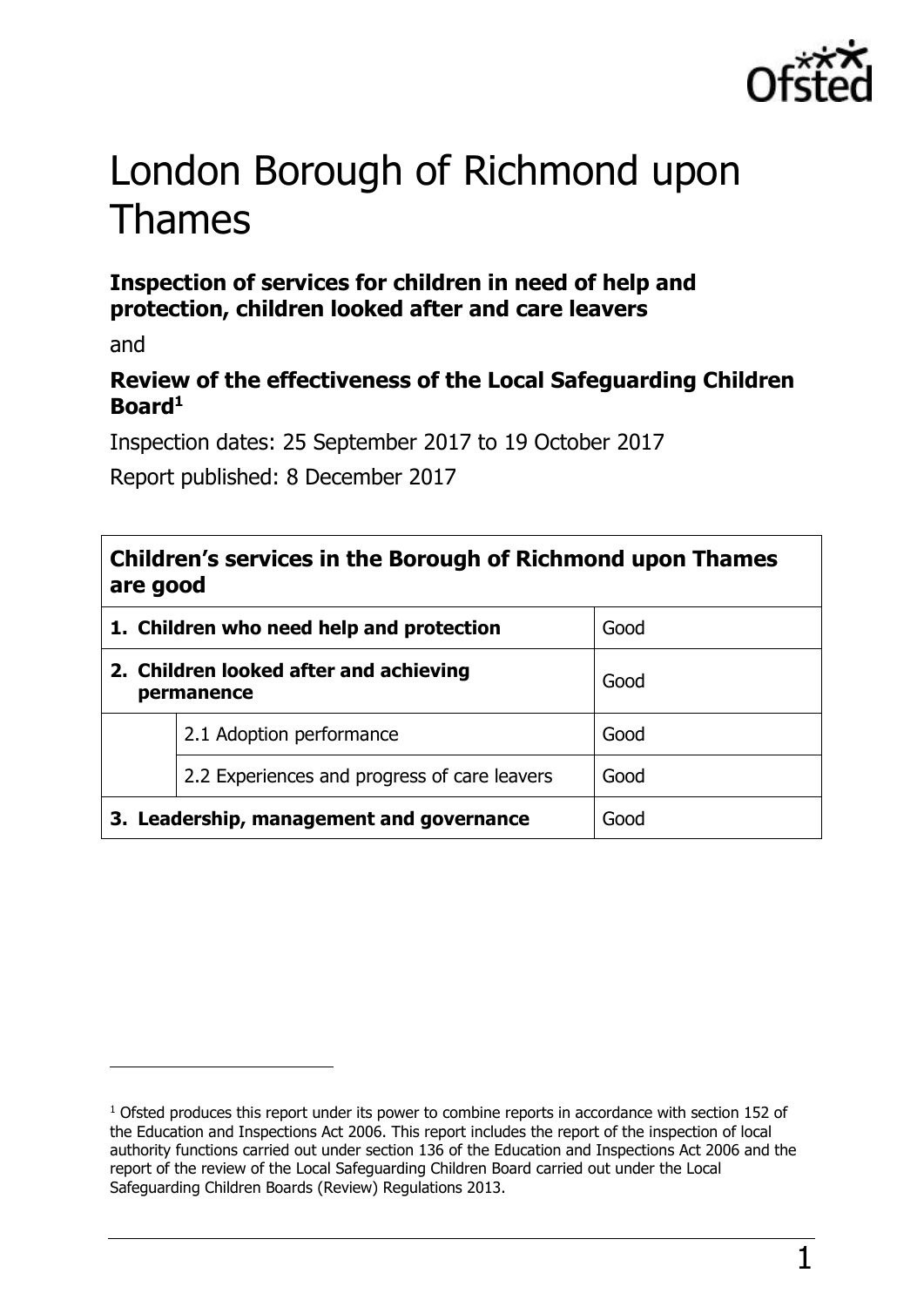

#### <span id="page-1-0"></span>**Executive summary**

Services to children and families in Richmond upon Thames are good. Senior leaders understand the needs of children and young people in the area well and demonstrate a relentless focus to meet these needs. The local authority has maintained good-quality services since the last inspection in 2012, and some aspects of services for children in need of help and protection have further improved.

Senior leaders have created an environment in which good-quality social work practice can flourish. This means that almost all vulnerable children and young people receive the help that they need in a timely manner. Practice is child-centred throughout the workforce. A number of social work services for children and young people are particularly strong, although this strength is less evident as the journey of the child moves towards permanence in care.

The decision to deliver services in partnership with two other local authorities through a community interest company has added value to the services that children and their families receive. However, some stakeholders spoken with during the inspection said that not enough has been done to engage them in meaningful consultation about the effects of changes on the way that services are provided.

Multi-agency statutory partnerships generally work well together, from a strategic level down to the provision of individual casework. Relationships between agencies are highly positive and this means that children and their families receive wellorganised services, in the main. This is particularly true of services that offer help to families at the earliest stage to avoid their needs escalating.

Comprehensive and detailed assessments of need appropriately articulate risk and protective factors, with most leading to a suitable level of analysis. Social workers carefully take into account family history and the child's unique identity. However, chronologies do not always provide a clear and concise record of key events in children's lives. This means that it is difficult to use them to understand the journey of the child, and how decisions to inform the provision of services have been reached.

Social work interventions for children in need of help and protection are well coordinated through the cluster model of service delivery; co-located services work together well through this model, and in a timely manner. In almost all cases, children benefit from the help and protection provided, including out of hours support. When change is not achieved and risks increase, cases are escalated appropriately. Inter-agency support to children and families is well organised, and good multi-agency dedication to child protection and child in need is demonstrated by partners' evident commitment to attending all relevant meetings.

Frontline managers appropriately focus on the provision of high-quality services to children and families. However, recording of management supervision sessions is not consistently good. This means that some social workers are not receiving the level of reflective management oversight that supports good social work practice. Supervision sessions can be poorly recorded, and they do not always clearly detail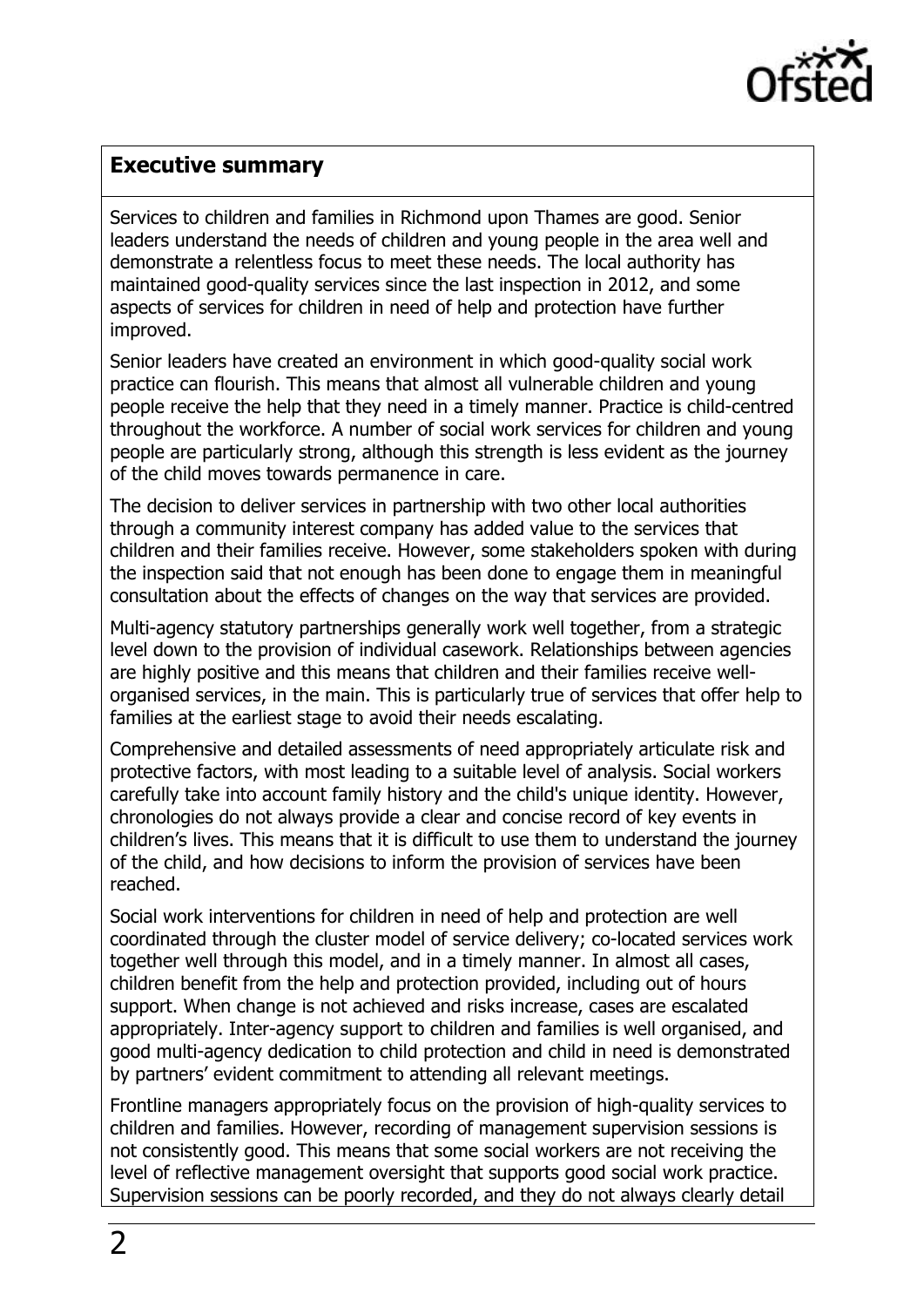

the rationale for key decisions made about the lives of individual children and young people.

Decisions enabling children and young people to become looked after are timely and appropriate. Effective, focused support to vulnerable families prevents children coming into care unnecessarily. Most children are helped to return home in a planned way, with support identified to help maintain progress. Social workers know their children well, visit them regularly and ensure that the voice of the child is captured in case records. Effective, collaborative therapeutic work with partner agencies, undertaken both with children and carers, successfully reduces risk and improves outcomes for children looked after.

Children looked after live in good-quality placements that meet their needs, although too many of them live out of area due to the shortage of local foster placements. Plans for permanence are subject to regular scrutiny. However, the endorsement of long-term foster placements is not always timely, nor is the rationale for the plan clearly expressed by independent reviewing officers (IROs) in their recommendations. Contingency planning needs to be more specific and measurable and the rationale for care planning decisions more clearly recorded.

In the small number of cases where adoption is the plan for permanence for children looked after, the local authority takes swift action to ensure that plans progress quickly. Children are helped to live with their adopted family at the earliest opportunity. Family finding and matching arrangements are highly effective, and this leads to stable placements for children looked after. Adopters are well prepared throughout the process, and they receive help and support for as long as they need it. However, vulnerable birth parents are not always helped and supported through the process of adoption. This fails to reduce the likelihood of any further children becoming looked after.

Care leavers are well supported to live independent lives and achieve long-term stability. The local authority maintains good contact with care leavers and ensures that housing is appropriately matched to young people's individual needs. Health needs are quickly identified and met well. Pathway planning is generally effective. The leaving care team is well managed, and its members work together cooperatively. Social workers and personal advisers are diligent and responsive to young people and their needs. Despite recent improvements, further work is required to ensure that more care leavers secure long-term employment.

The Local Safeguarding Children Board has ambitious priorities for ensuring the effectiveness of local safeguarding services. Collaborative and effective partnership working demonstrates a culture of continuous learning and improvement. Improved coordination of services by the board has in turn improved the multi-agency identification and response to vulnerable children at risk, in particular heightening awareness about the risks to children who run away and those at risk of child sexual exploitation.

The local authority has not been sufficiently proactive in identifying and supporting children who are privately fostered.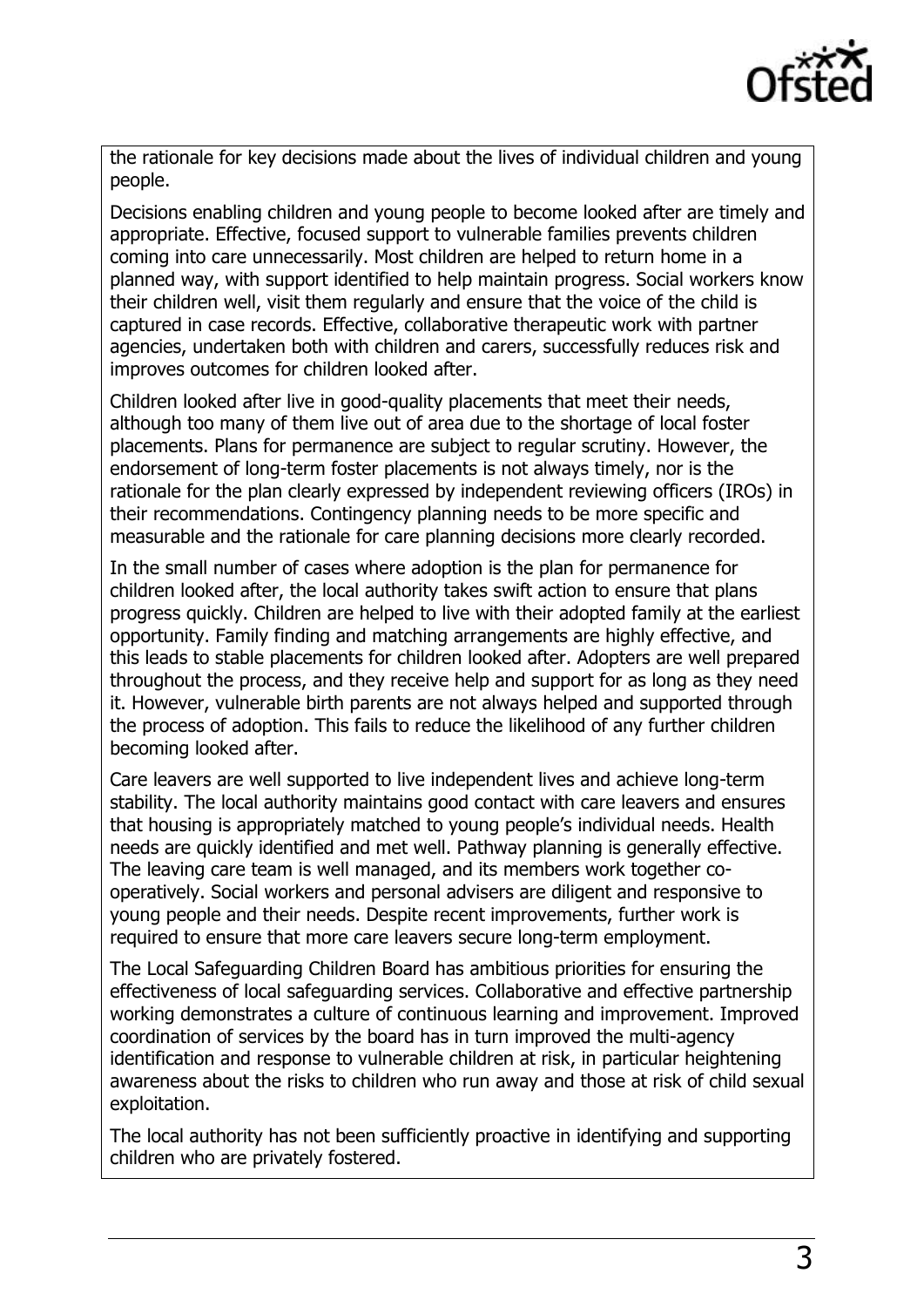

# **Contents**

| <b>Executive summary</b>                                                          | $\overline{2}$ |
|-----------------------------------------------------------------------------------|----------------|
| The local authority                                                               | 5              |
| Information about this local authority area                                       | 5              |
| Recommendations                                                                   | 8              |
| Summary for children and young people                                             |                |
| The experiences and progress of children who need help and<br>protection          | 10             |
| The experiences and progress of children looked after and achieving<br>permanence | 15             |
| Leadership, management and governance                                             | 26             |
| The Local Safeguarding Children Board (LSCB)                                      | 31             |
| <b>Executive summary</b>                                                          | 31             |
| Recommendations                                                                   | 32             |
| Inspection findings – the Local Safeguarding Children Board                       | 32             |
| <b>Information about this inspection</b>                                          | 36             |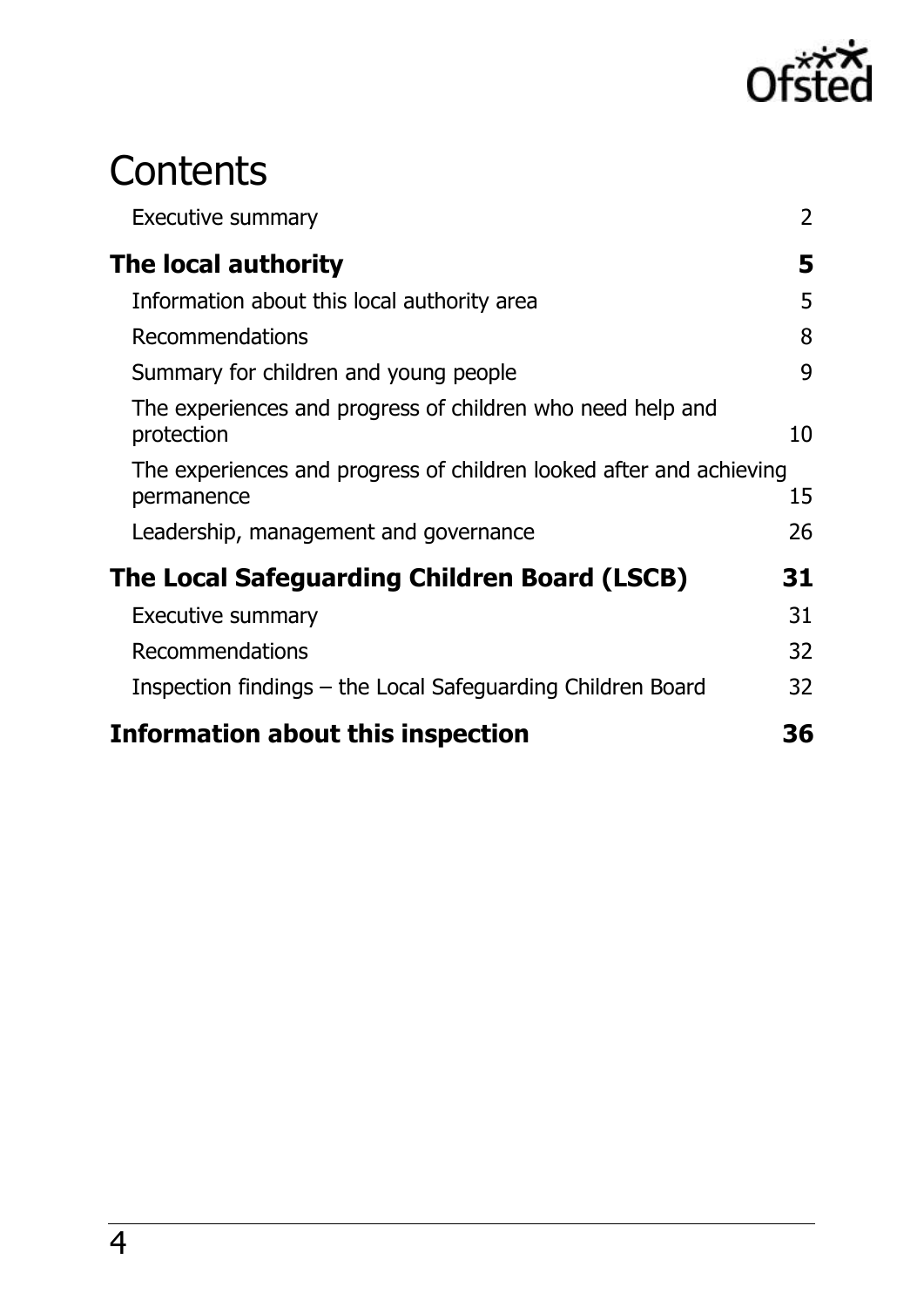

# <span id="page-4-0"></span>**The local authority**

## <span id="page-4-1"></span>**Information about this local authority area<sup>2</sup>**

#### **Previous Ofsted inspections**

- The local authority does not operate any children's homes.
- The previous inspection of the local authority's safeguarding arrangements/ arrangements for the protection of children was in May 2012. The local authority was judged to be good.
- The previous inspection of the local authority's services for children looked after was in May 2012. The local authority was judged to be good.

#### **Local leadership**

 $\overline{a}$ 

- The director of children's services (DCS), Robert Henderson, has been in post since October 2016.
- The London Borough of Richmond upon Thames (alongwith the Royal Borough of Kingston upon Thames and the Royal Borough of Windsor and Maidenhead) have delegated their children's services statutory functions to Achieving for children, a community interest company. The DCS in Richmond upon Thames is also the DCS in Kingston upon Thames. The local authority remains statutorily accountable for the range and quality of children's services and is therefore referred to throughout, even where day-to-day management arrangements lie with the company.
- The chief executive has been in post since October 2016 and is also the chief executive of the London Borough of Wandsworth.
- The chair of the LSCB, Deborah Lightfoot, has been in post since April 2013.
- The LSCB is shared with the Royal Borough of Kingston upon Thames.

 $2$  The local authority was given the opportunity to review this section of the report and has updated it with local unvalidated data where this was available.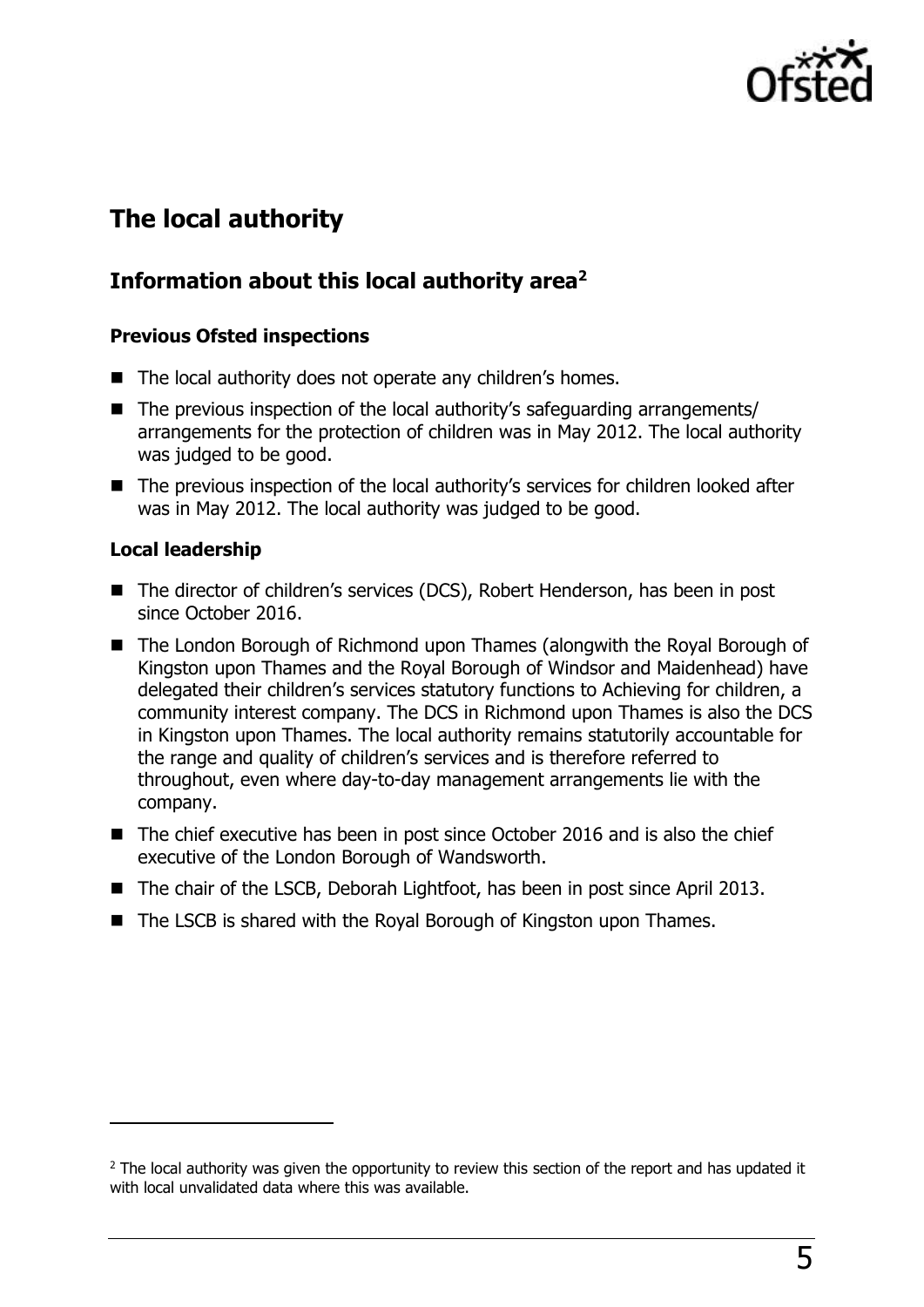

#### **Children living in this area**

- Approximately 45,000 children and young people under the age of 18 years live in Richmond upon Thames. This is 23% of the total population in the area.
- Approximately 10% of the local authority's children aged under 16 are living in low income families.
- The proportion of children entitled to free school meals:
	- in primary schools is 7% (the national average is 15%)
	- in secondary schools is 10% (the national average is 13%).
- Children and young people from minority ethnic groups account for 19% of all children living in the area, compared with 21% in the country as a whole.
- The largest minority ethnic groups of children and young people in the area are the mixed group and Asian or Asian British.
- The proportion of children and young people who have English as an additional language:
	- in primary schools is 23% (the national average is 20%)
	- in secondary schools is 19% (the national average is 16%).

#### **Child protection in this area**

- At 31 August 2017, 785 children had been identified through assessment as being formally in need of a specialist children's service. This was a reduction from 836 at 31 March 2017.
- At 31 August 2017, 136 children and young people were the subject of a child protection plan (a rate of 30 per 10,000 children). This was an increase from 111 children (26 per 10,000 children) at 31 March 2017.
- At 31 August 2017, one child was living in a privately arranged fostering placement. This was the same number as at 31 March 2017.
- $\blacksquare$  In the last two years prior to inspection, two serious incident notifications were submitted to Ofsted and one serious case review was completed.
- There was one serious case review ongoing at the time of the inspection.

#### **Children looked after in this area**

- At 31 August 2017, 103 children were being looked after by the local authority (a rate of 23 per 10,000 children). This was a reduction from 106 (24 per 10,000 children) at 31 March 2017. Of this number:
	- 81 (or 79%) currently live outside the local authority area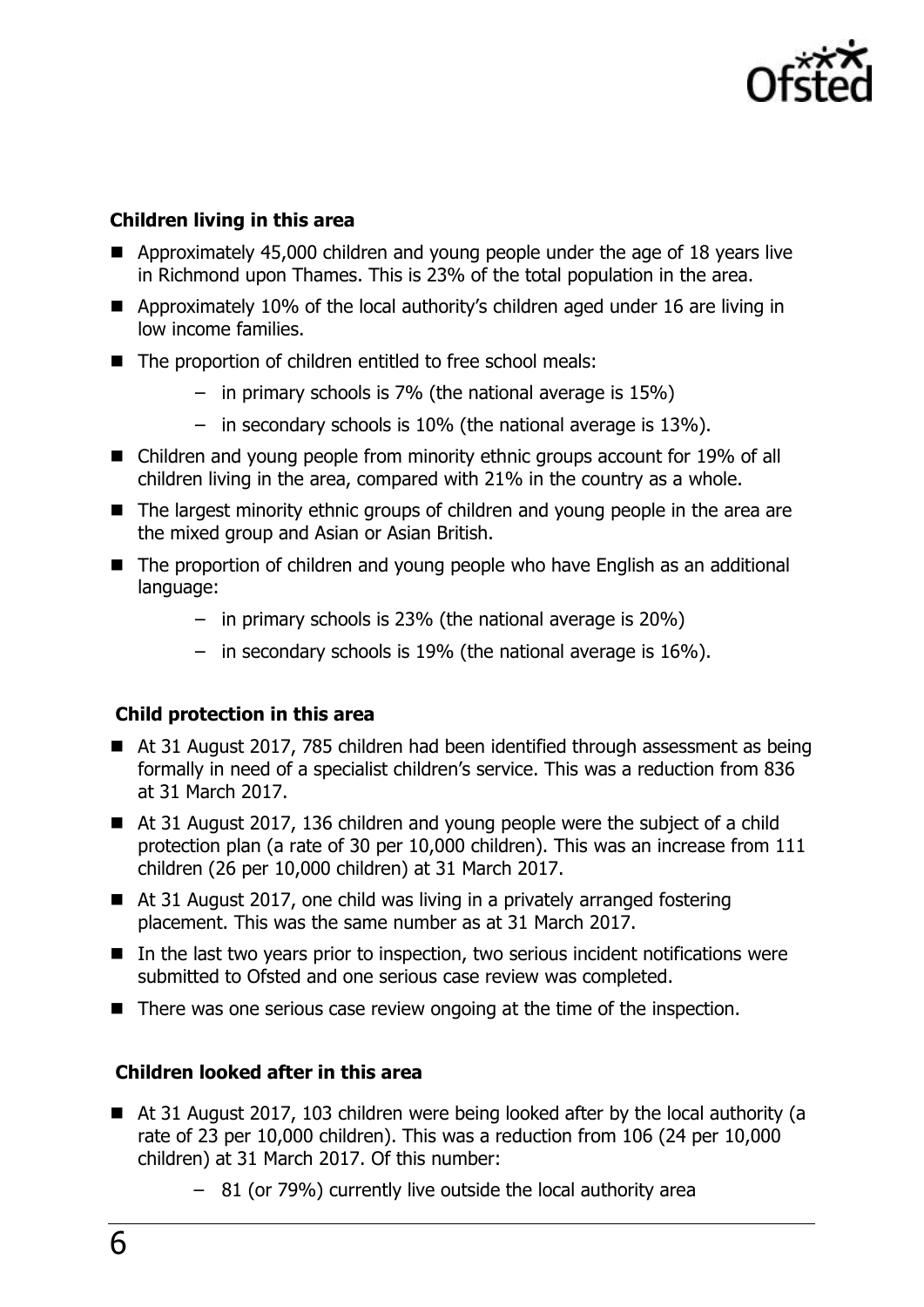

7

- 29 live in residential children's homes, of whom 93% live out of the authority area
- two children live in a residential special school<sup>[1]</sup>, and both live out of the authority area
- 67 children live with foster families, of whom 72% live out of the authority area
- one child lives with parents
- 25 children are unaccompanied asylum-seeking children.
- $\blacksquare$  In the last 12 months:

 $\overline{a}$ 

- there have been five adoptions
- 14 children previously looked after became the subject of special guardianship orders
- 21 children ceased to be looked after, of whom none subsequently returned to be looked after
- no children and young people ceased to be looked after and moved on to independent living
- six young people ceased to be looked after and are now living in houses of multiple occupation.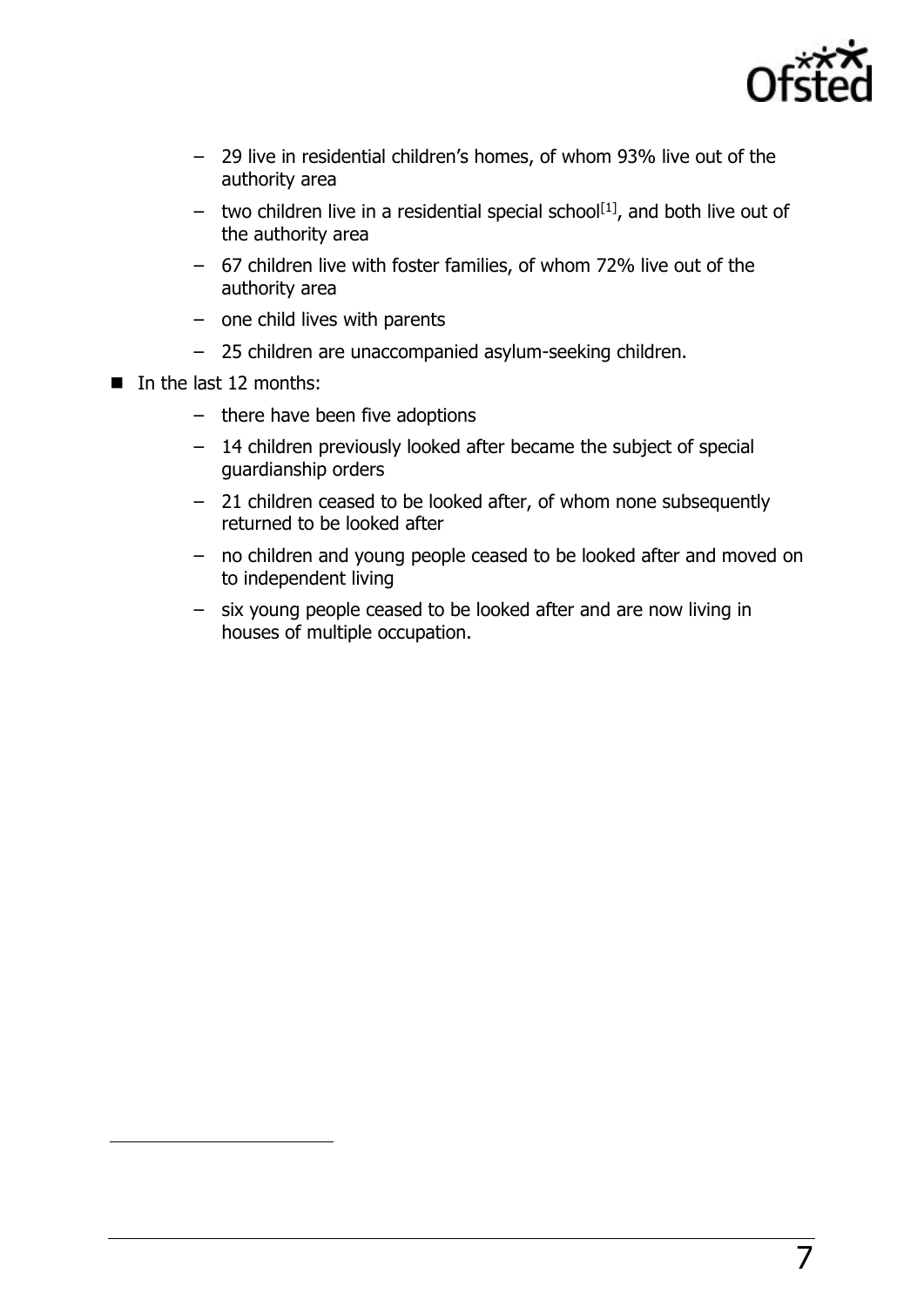

## <span id="page-7-0"></span>**Recommendations**

- 1. Ensure that plans to help individual children are specific, measurable and that they include contingencies.
- 2. Improve the quality and consistency of the recording of social work supervision sessions so that it is compliant with the local authority's policy, and can clearly evidence both the quality of individual casework and the impact, to support social workers' professional development and performance.
- 3. Improve the quality of chronologies to ensure that they provide a clear and concise record of key events in children's lives.
- 4. Ensure that a rationale for permanence plans for children looked after is clearly recorded on children's records. This should include the clear consideration of why adoption is not the preferred plan.
- 5. Strengthen the recording of IRO recommendations so that they are sufficiently clear and detailed about timescales to achieve permanence.
- 6. Ensure that vulnerable birth parents are helped and supported through the process of adoption to help them come to terms with the decision, and to reduce the likelihood of any subsequent children becoming looked after.
- 7. Develop, in conjunction with partners, a strategy to improve pathways into employment and training for care leavers.
- 8. Strengthen planning across children's services so that strategic, operational, and service planning captures the current position and the rate of progress against targets.
- 9. Effectively engage all key stakeholders in the management of change, including service reviews in the development of children's services.
- 10. Strengthen the response to the identification, the assessment and the monitoring of private fostering arrangements.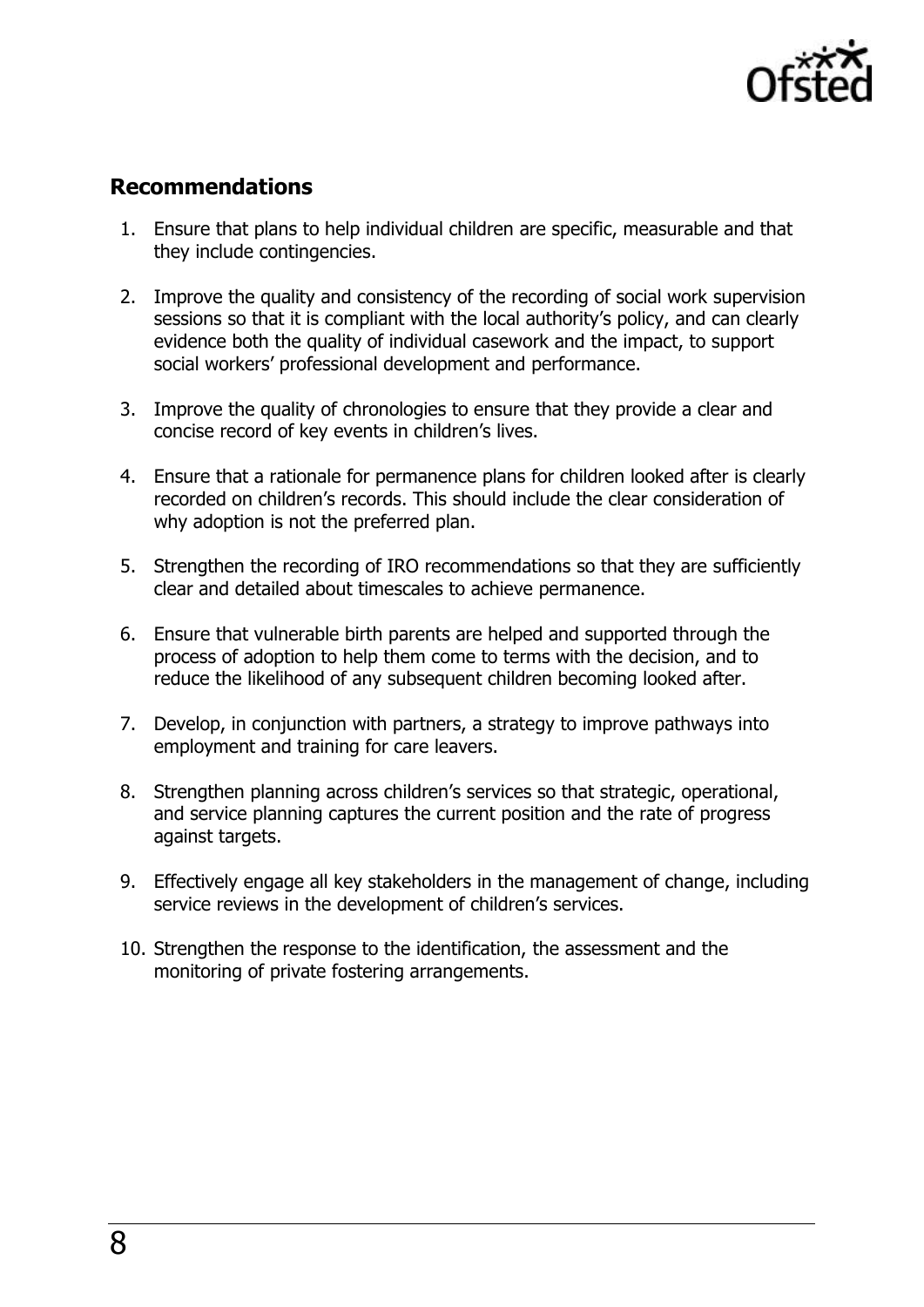

## <span id="page-8-0"></span>**Summary for children and young people**

- When children and families need help and support, staff working across Richmond upon Thames provide the right sort of help at the earliest stage. This is helping more children to continue living safely at home.
- Services that support children and young people work together well, and managers check often to ensure that children and young people's needs are met, particularly during difficult times in their lives.
- Children and young people who are most at risk are protected by several agencies working well together. They get good support from social workers, who know them well, and who listen and take account of their views. Professionals talk to children and young people who have gone missing, after they return, but more needs to be done to find out why children run away, to help them stop.
- Children and young people are taken into care to support and protect them when all other options have been thought about, and at a time that is right for them Social workers listen to children's views carefully and help them to be involved in plans for their future. Foster carers provide good care but do not always feel listened to or valued by senior managers.
- Children and young people who are cared for by the council usually go to good schools and are making better progress in their education. Their personal education plans are starting to help to improve outcomes. Effective help is provided by the virtual school if they are not doing as well as expected.
- The Children in Care Council (CICC) has achieved a lot and is able to challenge senior managers effectively. It encourages all children looked after to take part and get involved in CICC activities. It helps organise social events for young people and has established a youth club that has good facilities and activities for children and young people of all ages.
- Social workers try hard to make sure that children in care can live with a member of their birth family, and they quickly consider adoption for all children who might need it. As a result, most children know soon after they come into care where they will live until they are independent. They are well supported both to move when they are ready, and after they move.
- Young people who are leaving care are helped well and have a good choice of places to live that meet their different needs. Sixteen-year-old young people looked after are supported well and progress to education, training or employment. However, not enough young people have the opportunity to take up an apprenticeship or go to university.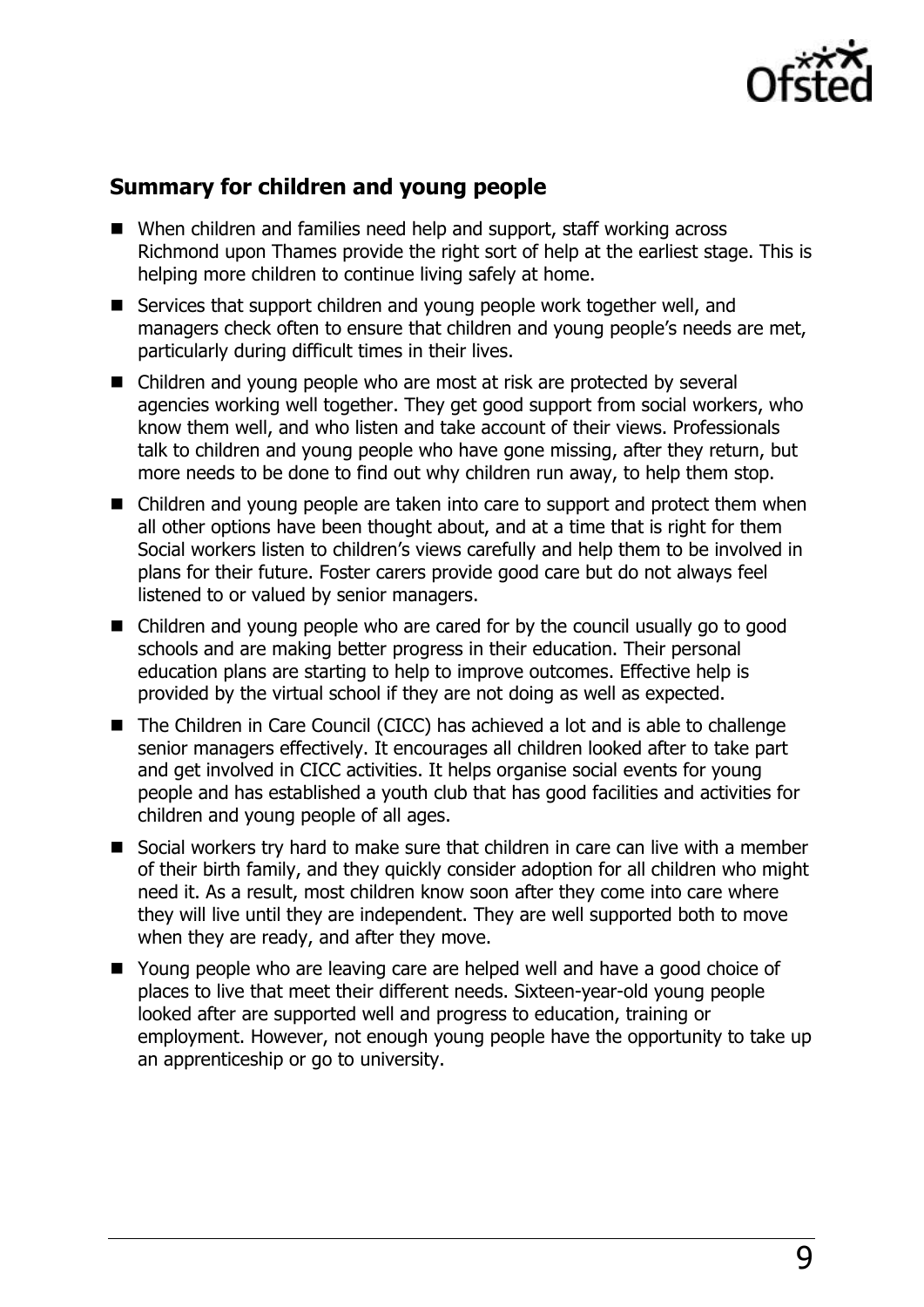

#### <span id="page-9-0"></span>**The experiences and progress of children who need help and protection**

#### **Summary**

Help and protection that children and young people receive in Richmond upon Thames is good and appropriately child-centred. Social workers and family support workers know their children very well, and the voice of the child is evident throughout the records of their work with children and young people.

Early help to families is well developed and highly effective. When problems occur, children and families receive a prompt offer of help and support. As needs and risks increase or decrease, cases are stepped up or down appropriately.

The single point of access to children's services is well managed and works effectively. Parental consent to referral is carefully considered. Information is appropriately shared between agencies to assess children's immediate needs. Social workers act swiftly when children are judged to be at risk of significant harm. There are good links with the children's out of hours service.

Children are seen, and seen alone. Assessments are comprehensive and detailed, and most include an appropriate level of analysis. Social workers carefully take into account the family history and the child's unique identity. Social workers and family support workers recognise the significance and importance of diversity and are responsive to children's and families' ethnic and cultural backgrounds. Risk and protective factors are clearly articulated. However, very few chronologies summarise clearly and concisely the key events in children's lives, and this limits their use in understanding the child's journey through services to their current point.

Child protection conferences and core group meetings are timely and well attended, as are child in need meetings. However, the quality of child in need and child protection plans is variable. They are not always outcome-focused, specific or measurable. Despite this, interventions by core groups of professionals are well coordinated. In most cases, children benefit from the help and protection provided. When change is not achieved and risks increase, cases are appropriately escalated to social workers. The cluster model of co-located services means that escalation happens swiftly, easily and effectively.

A proactive response to domestic abuse means that its detrimental impact on children and young people is minimised. The multi-agency risk assessment conference is an effective forum for sharing information, identifying and assessing risk and coordinating protective responses.

When 16- and 17-year-olds present as homeless, their needs and the risks are carefully assessed. The adolescent response team provides a timely and effective response to young people in crisis.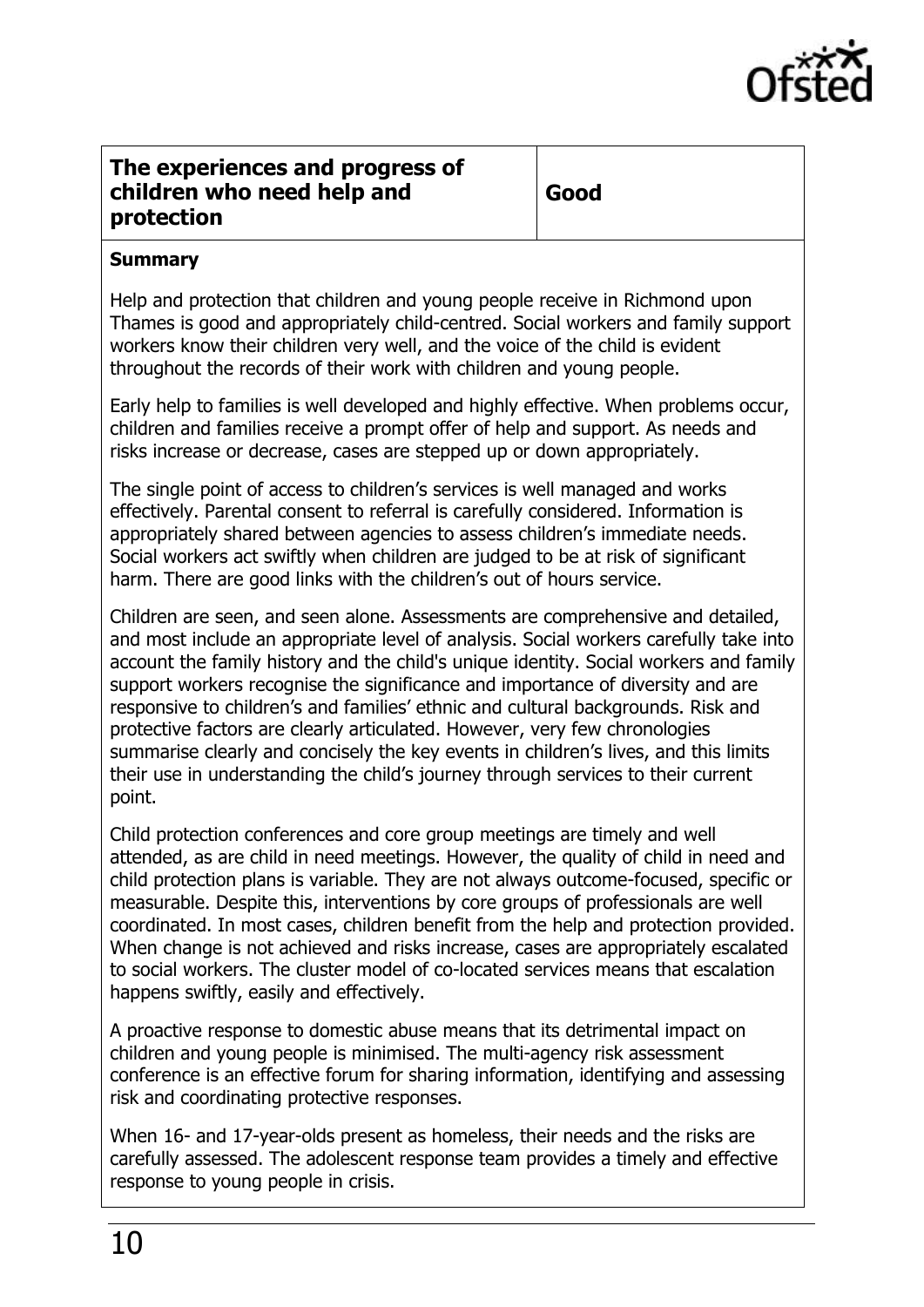

#### **Inspection findings**

- 11. The help and protection that children and young people receive in Richmond upon Thames is child-centred because social workers and family support workers know their children very well. The voice of the child is evident throughout the records kept by professionals, and children are routinely seen and regularly consulted about the services they receive to keep them safe.
- 12. Early help is well developed. A rich range of services are offered early when problems occur in vulnerable families. As a result, children and their families receive a prompt offer of suitable help and support, which is organised well to ensure its effectiveness. As needs and risks increase or decrease, children's cases are stepped up or down, to and from statutory services appropriately, and social workers can intervene to protect children where appropriate.
- 13. The single point of access (SPA) to children's services is well managed and run. The need for parental consent is carefully considered, and information is shared between agencies appropriately. Social workers act swiftly when children are judged to be at risk of significant harm. Good links with the children's out of hours service mean that protection is assured for children around the clock. The quality of referrals generated by partners is variable. In some cases, this is due to a lack of familiarity with the system for referral. Social workers in the SPA are therefore available to provide advice and guidance to other professionals wishing to refer. However, take-up of this consultation service is not well recorded, and this makes it difficult for senior leaders, such as the Local Safeguarding Children Board, to evaluate its effectiveness.
- 14. The response to contacts and referrals at the 'front door' is timely and effective, because the SPA is co-located with the multi-agency safeguarding hub (MASH). Managers, all of whom are qualified in social work, oversee all decisions. They make good use of weekly performance management reports to monitor the work of the SPA and MASH. Contacts are rated and prioritised appropriately. Decision-making is proportionate and timely.
- 15. Staff based in the SPA take full account of previous involvement with children's social care, and the issue of parental consent is routinely considered. The MASH process is used selectively and intelligently. Daily morning MASH meetings ensure a consistent approach to the application of thresholds criteria. Management oversight of the overall referral process is clear and well recorded. This means that children who are at immediate risk of significant harm can be fast-tracked to the appropriate team for suitably swift help and support.
- 16. The children's emergency duty team (CEDT) provides an effective out of hours service. The service is delivered under the terms of a long-standing and welldeveloped contract. It is well managed, and there is clear evidence of a commitment to continuous service improvement. Referrals from the CEDT are clear, concise and appropriately detailed. Good two-way communication with the SPA helps to ensure that there is a timely and effective response to risk and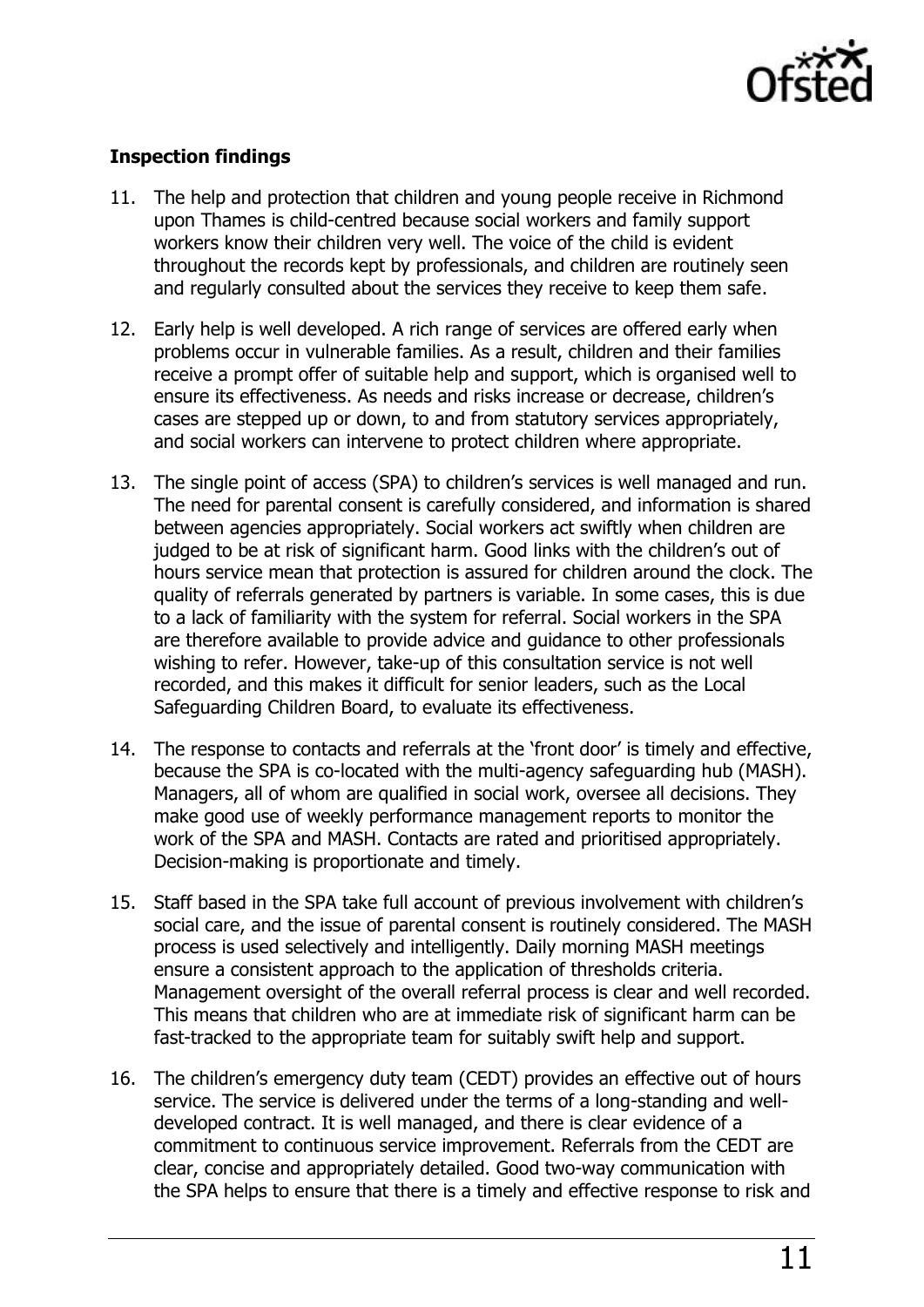

needs. This includes children who go missing and those who are at risk of sexual exploitation.

- 17. Locality-based referral and assessment teams respond promptly to referrals from the SPA and MASH. Managers provide an appropriate level of oversight that prevents drift or delay. In most cases, children are seen quickly, and seen alone. When there is an immediate risk of harm, children are generally seen within 24 hours, and often on the same day. Children in need are also seen promptly, usually within three to five days of the referral, and this ensures that their views are taken into account in any assessment of their needs.
- 18. Strategy discussions consider background information from partner agencies and other professionals, and most are well recorded. However, the majority of strategy discussions involve a telephone conversation with only the police. The focus is on whether the threshold has been met and whether there needs to be a joint or single agency investigation. Other partner agencies are not directly involved, and this limits the quality and the richness of information sharing, for instance on a child's health.
- 19. Social workers know the children and families they are working with well. They are actively encouraged to undertake direct work with children. The quality of direct work seen is of a high standard and helps to ensure that the offer of support is informed by what children think and feel. Social workers and family support workers recognise the significance and importance of diversity. They are responsive to the ethnic and cultural background of children and their families.
- 20. Assessing social workers make it their priority to understand the history of the child and family. They differentiate appropriately between the experiences of different children living in the same family. In most cases, risks and protective factors are clearly articulated and recommendations are coherent. This leads to appropriately targeted help and protection. However, chronologies are electronically generated without any obvious attempt to edit or revise them. Most are too long. They do not sufficiently differentiate between routine social work activity and significant events in children's lives. This makes them difficult to use to inform assessments. (Recommendation)
- 21. Initial and review child protection conferences are timely. In most cases, they are well attended by an appropriate range of professionals, and information is shared well. Child protection conference chairs provide effective challenge, and this helps to ensure that any decisions made are proportionate and appropriate. Minutes are clear and simple and circulated promptly, which helps to avoid confusion or delay.
- 22. The quality of written child protection plans is variable. Approximately half of those considered by inspectors were found to require some improvement. Some are too long and confuse risks with tasks. Others lack specificity, and tasks and actions are not measurable. This lack of clarity, about who needs to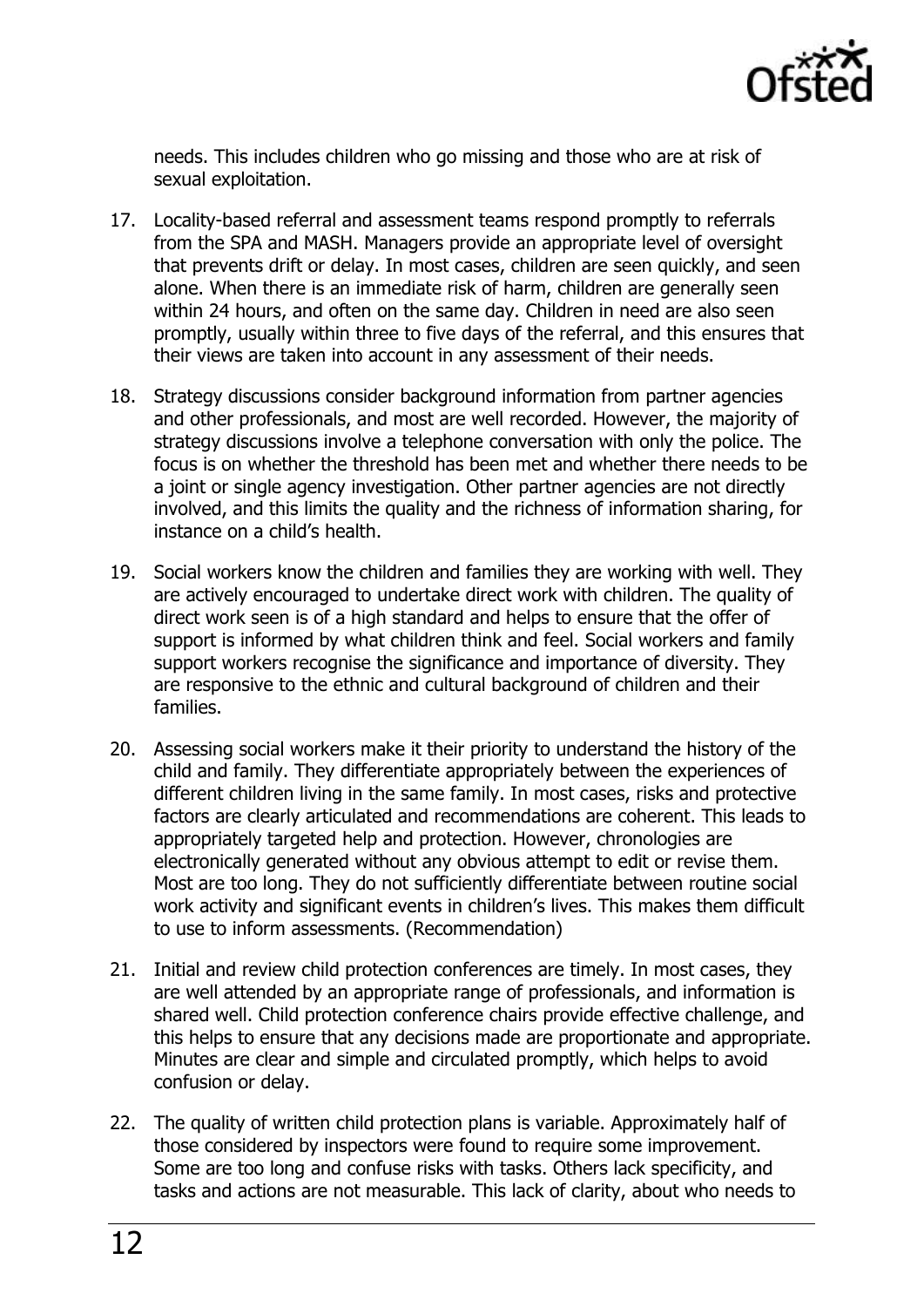

do what by when, makes it difficult to use them to track progress against outcomes and challenge any deficits. Senior managers are aware of this and are revising the child protection plan template to make sure that it is compatible with the preferred model of working.

- 23. Partnership working at an operational level is strong, support is well coordinated and robust, and effective inter-agency working mitigates the shortcomings of written plans. Good multi-agency commitment to attending core groups and child in need meetings means that progress is closely monitored. When change is not achieved, and risks increase, cases are escalated appropriately. This is helping to improve outcomes for children and young people.
- 24. A cluster model of service delivery supports a fluid and dynamic response to risks, needs and changing circumstances. The model is facilitated by the colocation of teams along locality boundaries, and this leads to close and positive working relationships between staff. Children's cases are swiftly, easily and appropriately escalated from family support to child in need, and from child in need to child protection. The converse is equally true when this is appropriate. This ensures that children and young people get the right level of help and protection, suitable to their assessed needs.
- 25. A proactive response to domestic abuse demonstrates that the local authority is determined to reduce the impact of domestic abuse on children. The multiagency risk assessment conference is an effective forum for sharing information, identifying and assessing risks and coordinating protective responses for the children of families experiencing domestic abuse. Having funded a domestic violence specialist for some time, the local authority has in the last 12 months developed an innovative group work programme for perpetrators. This is designed to break the cycle of serial abuse by men who have multiple or a series of partners, and early indications are very encouraging. . Of eight who started the 22-week programme, seven men have recently completed it, and the impact on families is now being monitored.
- 26. Children who have a disability are able to access a range of support services in line with their assessed needs. They and their families benefit from effective early intervention, including the provision of respite care. This helps to prevent safeguarding issues and concerns from escalating. The local authority is making steady progress in ensuring that every child who needs an education, health and care plan has one. The transition to adult services is well managed. A named link person in adult services gets involved in the planning process for young people aged 14 onwards.
- 27. Allegations against staff or persons of trust with children are well managed. The designated officer is knowledgeable and experienced and understands when and how to commence a child protection enquiry, if one is necessary. Cases are followed up in writing, including those that do not meet the threshold for a strategy meeting, and this is good practice. Systems in place to identify any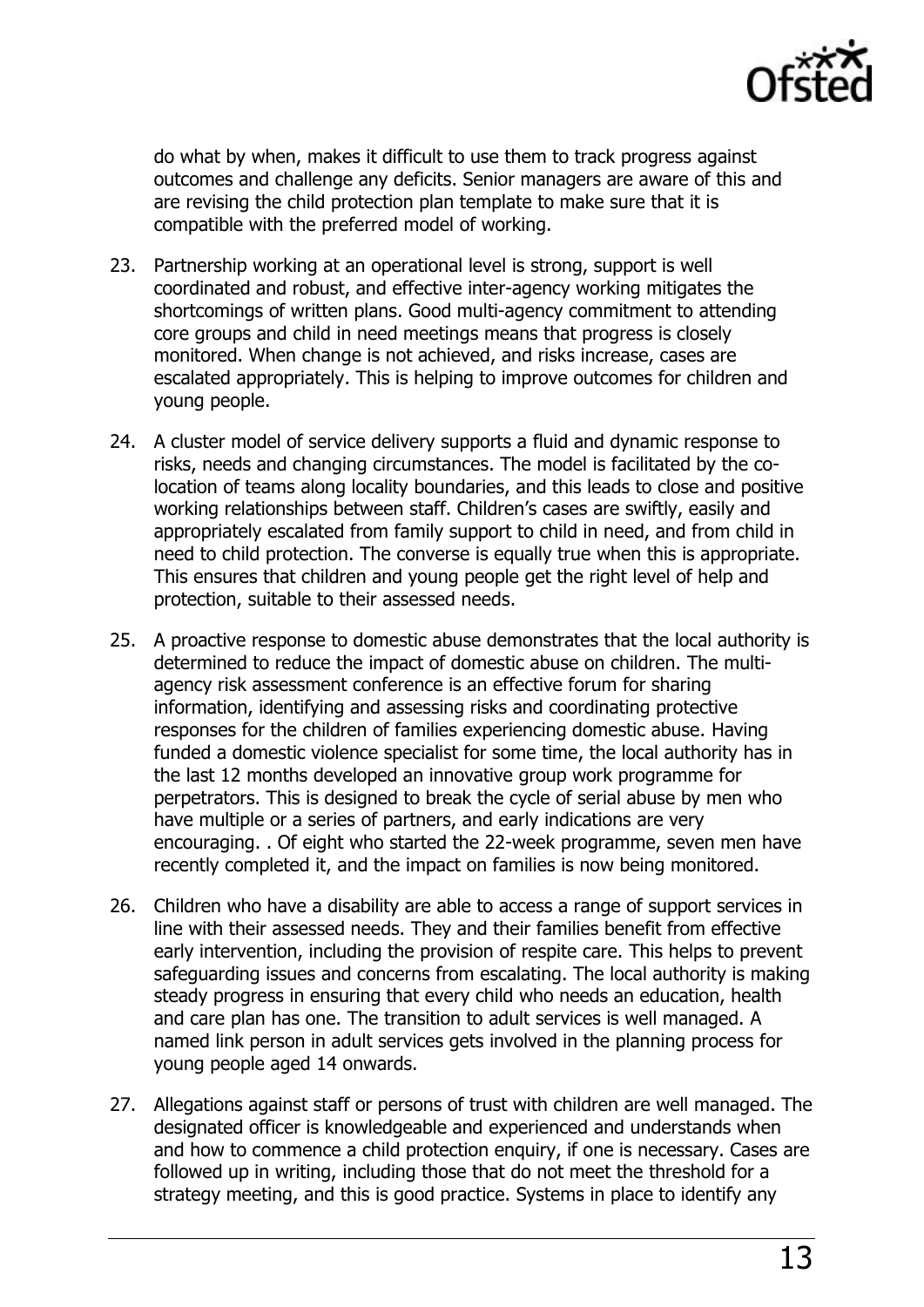

emerging patterns apply equally to individuals and settings and ensure that the offer of repeat offending is minimised.

- 28. Good awareness of, and a prompt response to, children who are at risk of sexual exploitation results in multi-agency planning meetings that are effective in safeguarding and protecting them. The multi-agency sexual exploitation group provides regular and effective oversight of this process. The number of children who go missing from home is relatively small. All are offered a return home interview and two thirds have one, most within 72 hours. However, senior managers recognise that the quality of recording return home interviews is variable, and this hinders a clear understanding of why children repeatedly go missing and the opportunity to help them to stop.
- 29. Children missing education (CME) are well reviewed and risk-assessed. Effective action has led to a reduction in the number of CME over the last two years. However, the local authority acknowledges that the oversight of the quality of education provided for children and young people who are being electively home educated is not sufficiently robust and has appropriate plans in place to address this.
- 30. The local authority has not been sufficiently proactive in relation to identifying children who are privately fostered. It cannot be confident in its ability to identify private fostering arrangements, and this has the potential to expose children who are living with unrelated adults to risk. (Recommendation)
- 31. The adolescent response team provides a timely and effective response to young people in crisis. When 16- and 17-year-olds present as homeless, their needs and the risks are carefully assessed. They are helped to make informed choices about their rights to care or accommodation. The level of help and support provided is appropriate, and bed and breakfast accommodation is not used, even as a short-term solution.
- 32. Older children are encouraged to participate in their child protection conferences. Relatively few of them choose to do so, and the take-up of advocacy support is low. However, more of them are using an online questionnaire to comment on their experiences of child protection. The local authority recognises that it needs to make better use of this feedback.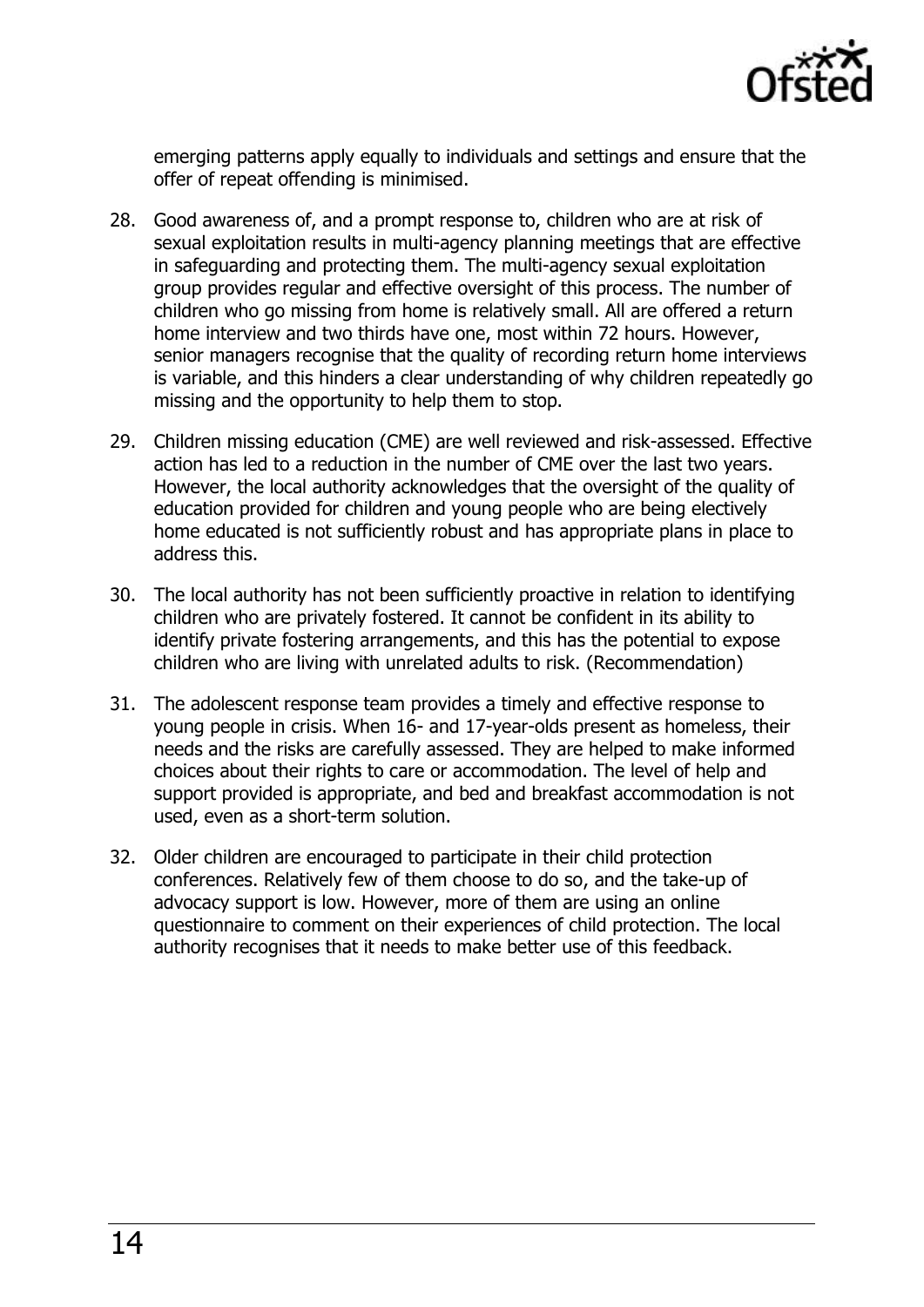

### <span id="page-14-0"></span>**The experiences and progress of children looked after and achieving permanence**

**Good** 

#### **Summary**

Outcomes for children looked after in Richmond upon Thames are good. Effective, focused support is provided to vulnerable families prior to children coming into care. Decisions to look after children are timely and appropriate, and helped by timely information sharing through the cluster model of working. Most children are helped to return home in a planned way, with support identified to help maintain progress.

Social workers know their children well, visit them regularly and ensure that the voice of the child is reflected in their case records. Assessments are clear, detailed and regularly updated to reflect the changing needs of children. Multi-agency working is a strength, and it is often collaborative with mental health services, including therapeutic work undertaken with both children and carers. This reduces risk and improves outcomes for some of the most vulnerable children.

Children have access to a wide range of cultural leisure opportunities. They live in good-quality placements that meet their needs, although too many of them live out of area due to the shortage of local foster placements. Plans for permanence are subject to regular scrutiny, although the matching of long-term foster placements is not always timely. Contingency planning needs to be more specific and measurable to ensure that the rationale for care planning decisions is clear.

Children's participation in the review of their care plan is extremely positive. Reviews are timely, and children engage well in the process. The CiCC is vocal, organised and represents a wide range of children's views, holding senior managers to account on a range of issues.

The virtual school offers effective support to ensure that the educational needs of children looked after are met and monitored effectively. The overall trajectory for attainment and attendance is positive.

The local authority is in touch with almost all of its care leavers, and young people receive effective support that is mostly responsive to their individual needs.

When adoption is the plan for children in Richmond upon Thames, the local authority takes swift action to ensure that plans progress quickly. Children live with their adopted family at the earliest opportunity. Family finding and matching arrangements are effective and result in stable placements for children. Adopters are well prepared through the process and receive help and support for as long as they need it.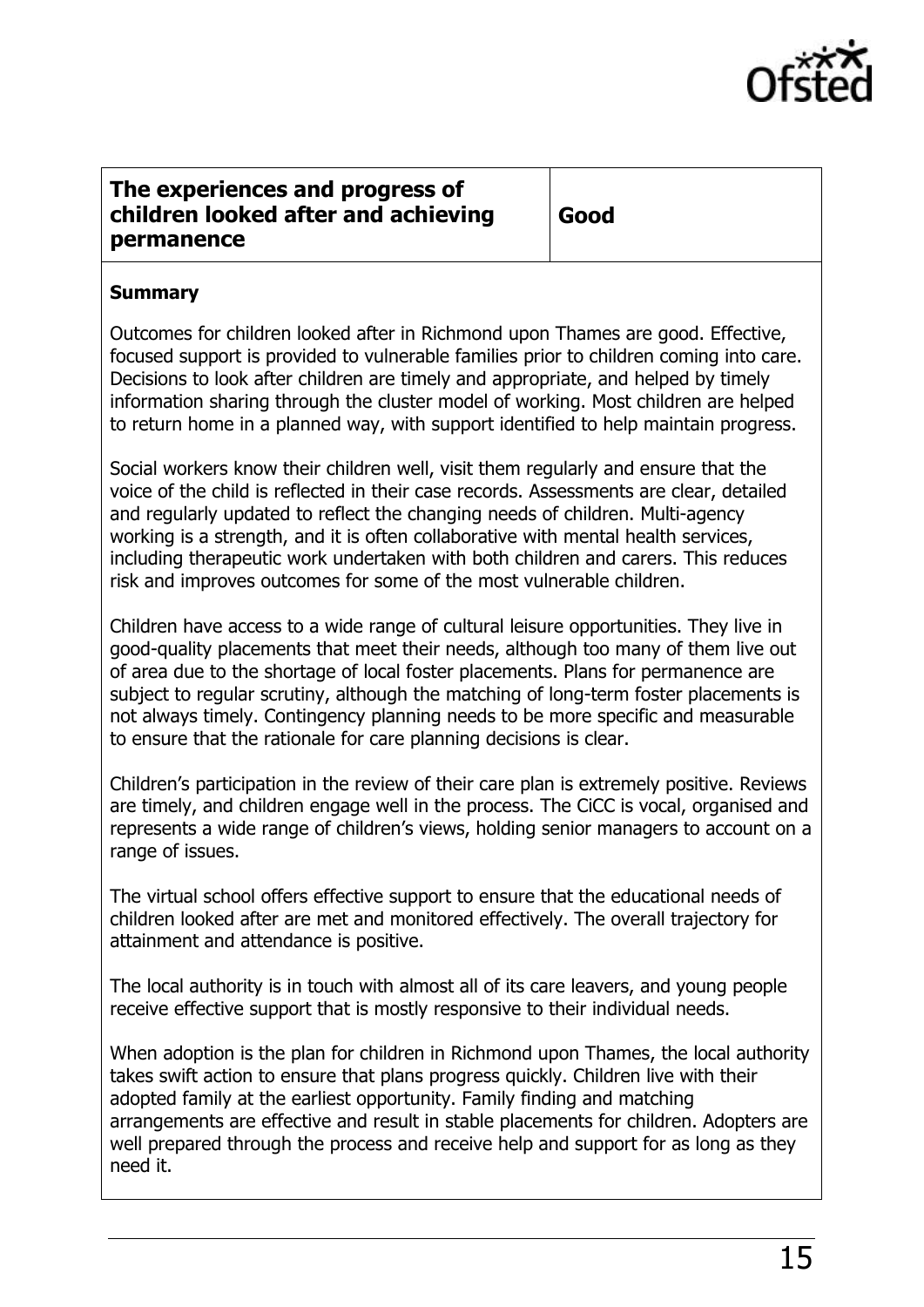

Parents who have relinquished children to care are not always given sufficient ongoing support. This means that they are not enabled to learn from the experience and avoid repeating it.

#### **Inspection findings**

- 33. The majority of decisions to look after children are timely and appropriate. Good support is provided to children on the edge of care by effective family support services, including 'strengthening families plus' and 'better by design' programmes. Family group conferences, convened by a dedicated team, ensure that focused work identifies support within the wider family network when families' needs are escalating. Most children who return home from care do so in a planned way, with support identified, including for children who are subject to special guardianship orders. In a very small number of cases seen, the plans to return children home provided limited detail of how support will ensure the avoidance of future episodes of care.
- 34. The local authority has effective systems in place to monitor the timeliness of care proceedings, which have improved to an average of 27 weeks in the last six months. Court assessments are detailed and thorough and provide a clear rationale for care thresholds. A dedicated case progression officer maintains a public law outline tracker, attends legal planning meetings, and liaises closely with social workers to oversee progress at pre-proceedings stage through to the conclusion of proceedings. Managers also oversee the quality of support to children who are subject to a supervision order, in line with the revised supervision order policy. The children and family court advisory and support service (Cafcass) reports that there is effective liaison with the local authority, that social workers have a good relationship with families, and that they are positive about the quality of social work practice.
- 35. Children have good relationships with their social workers, who know them well, visit them regularly and complete direct work with them to ensure that their wishes and feelings inform care planning. This is reflected well in most case records. Children have access to an advocacy service provided by an independent childcare organisation, and 23% of children looked after accessed the service during 2016–17. Independent visitors are engaged in consultation with children when required. Children looked after are made aware of their right to complain through the distribution of suitably child-friendly leaflets. A low number of individual children and young people complain; those who do are supported appropriately by the advocacy service.
- 36. Arrangements to support children missing from care are well coordinated by a multi-agency missing persons panel, which scrutinises each episode and ensures that actions are rigorously progressed and updated. Dedicated missing person's officers routinely offer return home interviews, and performance on take-up is analysed to understand trends. High-quality services support the identified needs of young people, such as those at risk of substance misuse or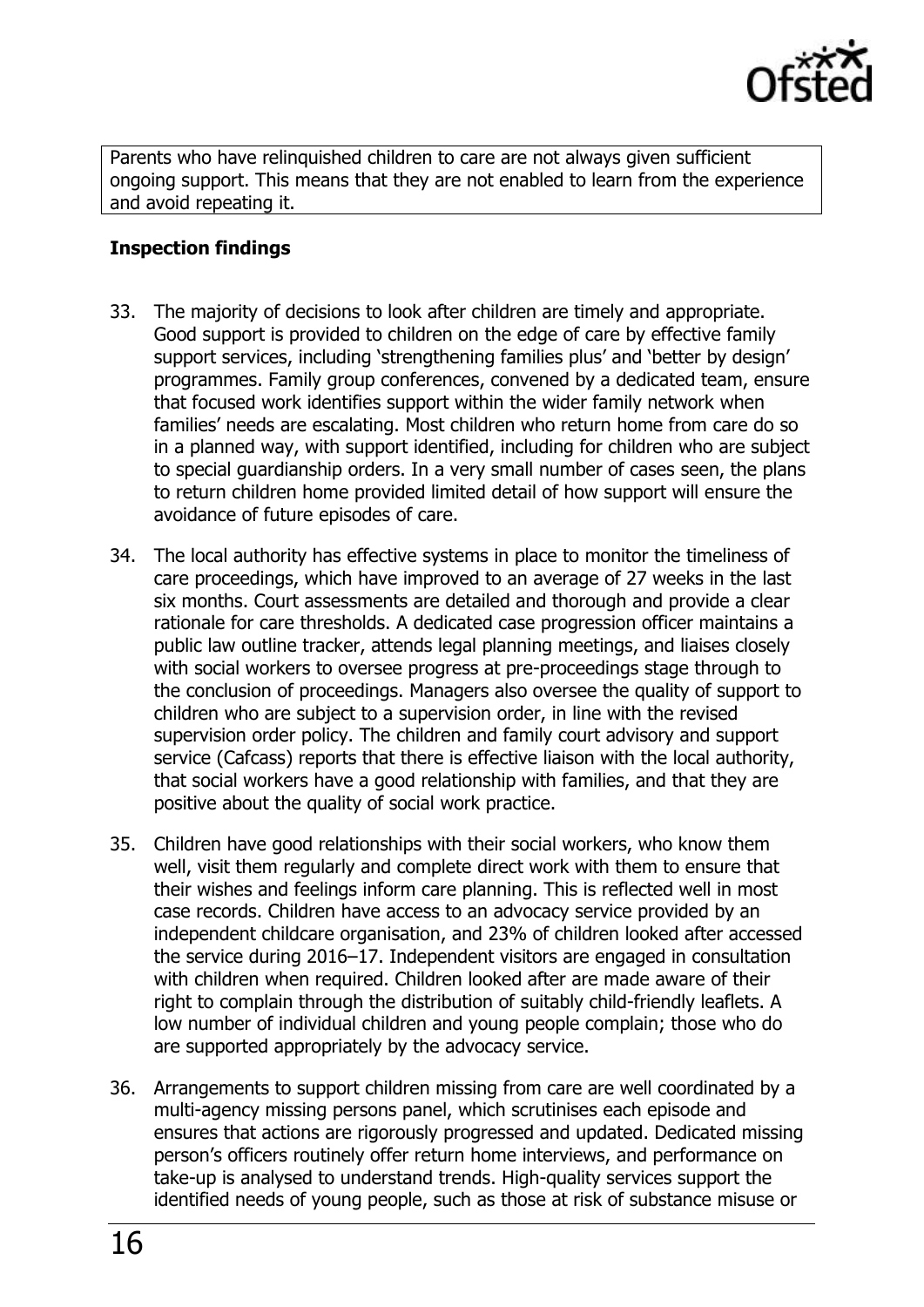

involvement in gang activity. Services effectively inform risk reduction measures as part of care planning. The early identification and coordination of services to support children looked after who are at risk of sexual exploitation is effective. A monthly multi-agency sexual exploitation meeting ensures that the most vulnerable young people receive high levels of service to reduce their vulnerability.

- 37. Strong evidence of multi-agency working for the most vulnerable children at risk of offending behaviours, substance misuse, and mental health issues demonstrates that it is highly effective. In the very best examples, this work is child-centred, collaborative and has led to therapeutic interventions by the clinical psychologist for children looked after, youth offending service, and substance misuse services, to bring about significant reduction in risk and improve outcomes. Emotional health issues are taken seriously, and there is a clear commitment to work creatively and engage young people through therapeutic approaches, support to carers, staff training, and 'think space' reflective sessions. This ensures a good level of engagement with children and carers at home in their placement, prior to a formal escalation to child and adolescent mental health services.
- 38. Assessments are of good quality, are detailed and reflect the voice of the child. The child's social worker, in accordance with the child's changing circumstances and development, regularly updates them.
- 39. Care plans address the needs and experiences of children and young people sufficiently well. However, contingency planning could be more specific, timely and measurable, so that the rationale for permanence is clearly understood, and that parents and carers are clear about next steps if progress is not sustained within the child's timeframe. (Recommendation) Independent reviewing officers (IROs) could be more effective at recording this in the form of specific and measurable recommendations, so that plans for permanence do not drift. (Recommendation)
- 40. Health assessments are not always timely, although this is an improving picture and the local authority is making improvements through a multi-agency steering group and action plan which tracks progress. Good partnership working aims to improve notification processes, and the designated nurse is working more effectively with out-of-area providers to meet the needs of a significant cohort of children.
- 41. Professionals in the virtual school have taken recent and rapid steps to improve the educational experience and outcomes for children looked after. In terms of pupil attainment, the overall trajectory is positive. Those in primary education have improved over the last two years, and the gap between their performance and that of all pupils is narrowing. This is also the case for pupils at key stage 4. There is steady improvement in attendance but it is marginally below national comparators. The level of persistent absences has reduced well. There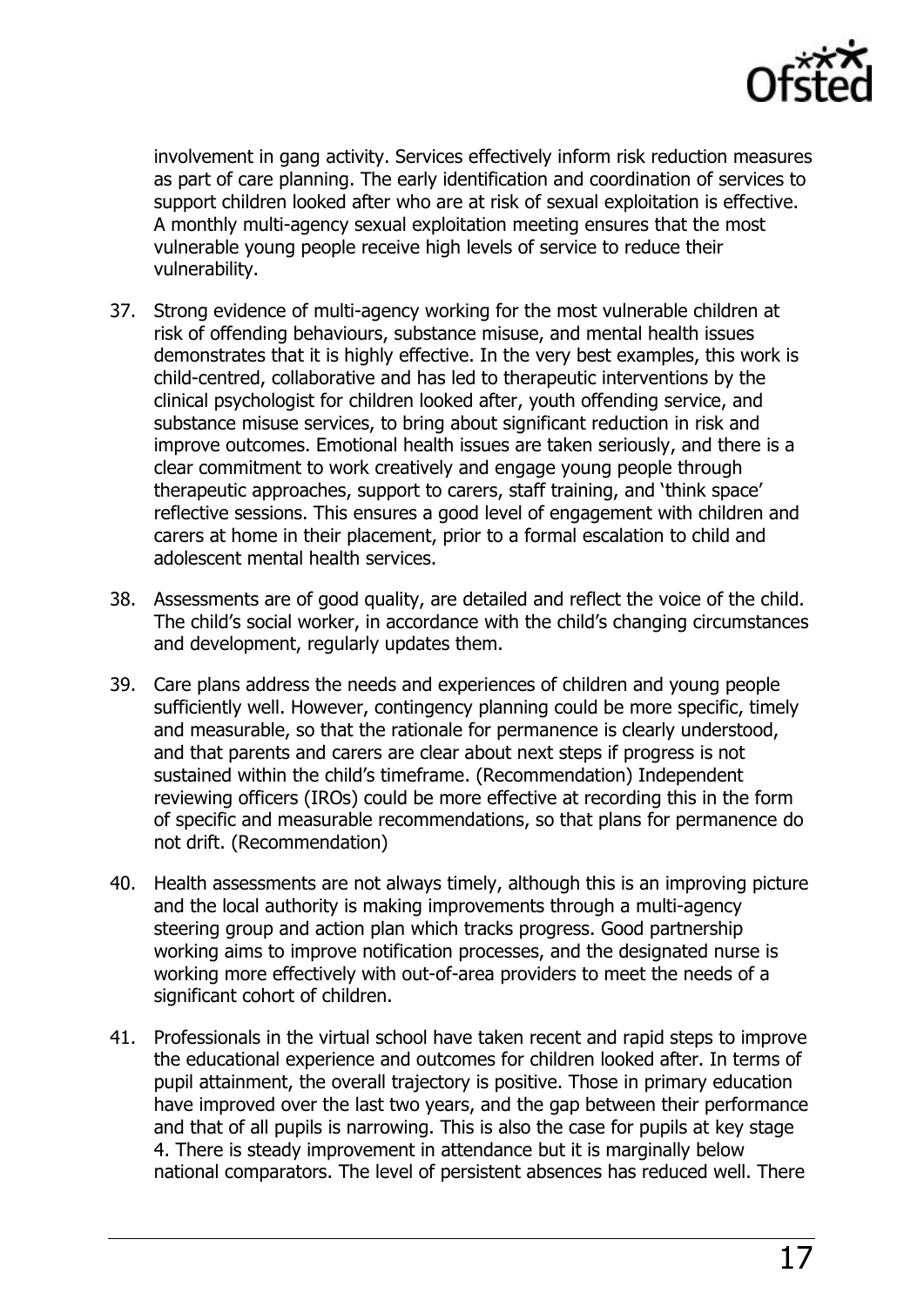

has been a marked improvement in ensuring that children attend a school judged as good or better by Ofsted.

- 42. The professional team in the virtual school is able and enthusiastic. The headteacher has identified well the key actions needed to improve outcomes for children. The engagement of designated teachers is now good, and there are clear expectations of schools to ensure that the personal education plan (PEP) process supports children's learning. A well-received training programme and termly forum enable designated teachers to develop their practice. There is significant progress in the use of data to monitor pupils' performance. Professionals in the virtual school effectively assess input needed at PEP reviews and key transition points. Expectations in respect of children placed out of area are high and equivalent to those in the borough.
- 43. The extended reach of the virtual school now incorporates pupils up to the age of 18. This has enabled college managers and staff to benefit from the expertise and procedures that the virtual school has in place. However, too many young people fail to engage in sustained education, employment or training. A governing body provides informed support and challenge to the headteacher. Pupil-premium funding positively supports the education of children in care individually, or through borough-wide initiatives. Members of the CiCC work in conjunction with virtual school staff to run the purposeful and enjoyable 'Radio aspire youth' weekly broadcast.
- 44. Children have access to a range of child-focused activities after school, outlined in a clear and ambitious strategy. The 'Culture 4 Keeps' programme provides a comprehensive array of cultural leisure opportunities for children of all ages, including museum trips, art and theatre projects and encouragement to learn musical instruments. Youth clubs and celebration events ensure that there is a determined focus on the particular needs, experiences and achievements of children looked after.
- 45. Children are mostly cared for in safe, settled placements which meet their needs well. Brothers and sisters live together following the completion of detailed 'together or apart' assessments of attachment, which consider their views and inform care planning. Carefully considered delegated authority is reviewed on a regular basis to ensure that carers' responsibilities are understood and applied. This is particularly important in an environment in which a high proportion of children looked after are placed out of area.
- 46. Long-term placement stability for children looked after in Richmond upon Thames is 64% and is, in part, a reflection of the high number of older children who make up the children looked after population (41% are aged 16 plus). The local authority does not maintain in-house children's home provision. Young people are often placed at a distance from their home due to the absence of emergency provision, then brought back nearer the borough when the opportunity arises. In addition, the shortage of local foster placements means that too many children live away from their home area, and this increases the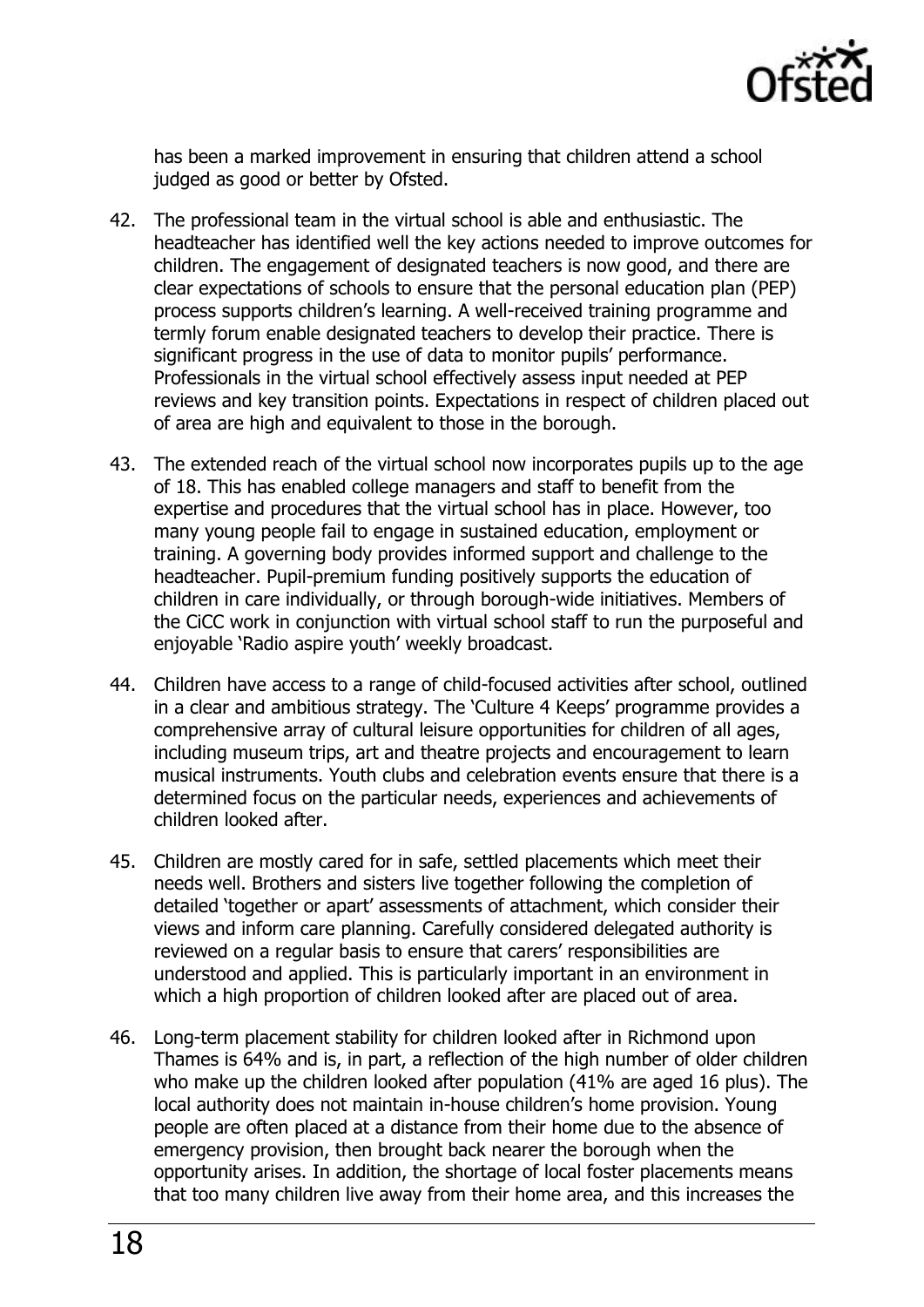

potential for instability. However, the local authority works hard to promote contact for children with friends and family, including for those children who live more than 20 miles away from their home community.

- 47. The local authority is aware of the need to review its recruitment strategy in order to reduce its reliance on out-of-area foster placements. A recently appointed recruitment officer is developing the strategy and action plan to attract more local foster carers. A small number of recently approved foster carers have been recruited by the commissioned 'home for good' church-based charity, which aims to identify potential families who can be trained, assessed and approved by the fostering service. The local authority is also in the process of establishing an in-house children's home in recognition of the limited availability of local residential placements for those children who need a residential setting. This cohort often need a care placement in emergency circumstances, and the current absence of local, in-house provision means that they are initially placed at a distance from their home, then brought back nearer the borough as the opportunity arises. This is destabilising, for instance to their school placement, and can potentially lead to further disruption.
- 48. Support to a significant cohort of unaccompanied asylum seekers who constitute approximately one quarter of the total looked after population is well coordinated and child-centred. Suitable efforts are made to promote cultural and diversity issues within placements and ensure effective communication through interpreters. There is a determination by social workers to understand the child's journey to this country, take account of the emotional trauma experienced, and ensure that plans reflect the need for tailored support, which helps them settle and make progress in all areas. This includes encouraging children to participate in education, cultural activities, and skill-based workshops on budgeting and risk of sexual exploitation. Social workers also make timely referrals for therapeutic support for the most vulnerable children, when appropriate.
- 49. The majority of children looked after who have disabilities are supported effectively by a range of services that are well matched to their individual needs. There are a good variety of support services available, children are visited regularly in residential settings, and the transition to adult services is progressed in line with the child's care plan. Inspectors saw evidence of social workers and IROs communicating effectively, with non-verbal children using a range of methods.
- 50. A combination of temporary staff and the merger of two teams into one achieving for children fostering service over the last 12 months has led to some tensions within the fostering community. These are yet to be resolved. Some foster carers have reported difficulties, with changes of social worker, interim fostering managers and insufficient documentation provided prior to a child's placement. There are currently two fostering support groups and databases, which are yet to become one service. However, a new permanent fostering manager is now in place, and the local authority recognises the need to liaise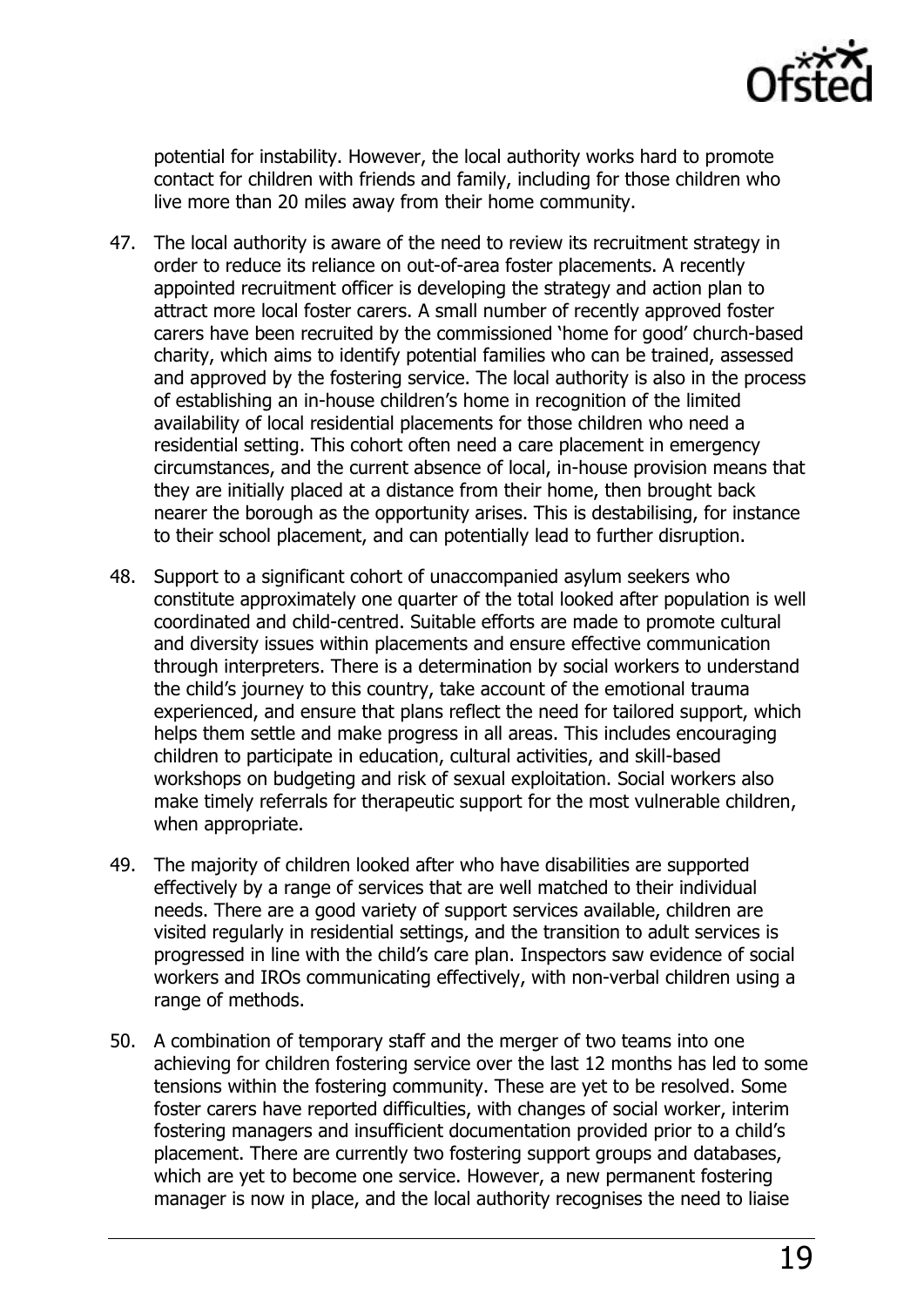

more proactively and effectively with foster carers to ensure that their views on the development of the newly merged service are understood and considered.

- 51. The fostering panel has played a key role in relation to quality assuring practice during this period of transition. Although the standard of written reports presented to panel is variable, the service is compliant with fostering standards and regulations. Fostering records, visits, training, and support to foster carers in those cases seen during the inspection is appropriate. Assessments of foster carers highlight strengths and training needs clearly, and are sufficiently detailed. An IRO, commissioned to ensure independence, chairs annual foster carer reviews.
- 52. A permanence policy outlines clear expectations for staff. Permanence planning meetings are regular for individual children, from the point that they are looked after until a plan of permanence is agreed. A number of other panels also monitor plans for permanence, which can sometimes lead to confusion for staff in relation to matching processes. (Recommendation)
- 53. Inspectors saw evidence of comprehensive viability assessments of connected carers as part of parallel planning processes; however, in a very small number of cases, this was not sufficiently recognised or assessed in a timely way in accordance with the permanence policy. Support is provided to special guardians and connected carers, who access foster care training, therapeutic support and support groups as appropriate.
- 54. A high percentage of children participate in the review of their care plan (94%), and this is a strength. Their views are presented clearly through effective consultation, using a range of electronic communication methods. The participating children include disabled children and very young children over four years of age (60% completion rate). A dedicated officer supports them in the process, while collating and reporting on key themes for the corporate parenting board. Reviews are very timely, children sometimes chair their own reviews, and inspectors saw evidence of IROs providing challenge and escalating issues when appropriate, such as an overdue health assessment or the need to consider a vulnerable young person as a care leaver. IROs consistently meet with children prior to their review, and there is evidence of an IRO footprint on the case record. IROs attend permanence planning meetings and provide training to new staff to ensure clear expectations in relation to care planning standards and review participation. However, review recommendations are not always sufficiently clear and detailed about timescales to achieve permanence. (Recommendation)
- 55. The CiCC is a committed, organised and articulate group of young people, who are able to challenge senior managers effectively. A youth engagement officer provides support to the CiCC in its activities, and young people looked after are enabled to reflect on its remit, effectiveness and engagement with the local authority with determination and a clear sense of purpose. A well-written CiCC action plan and pledge identifies key issues and progress to date. It was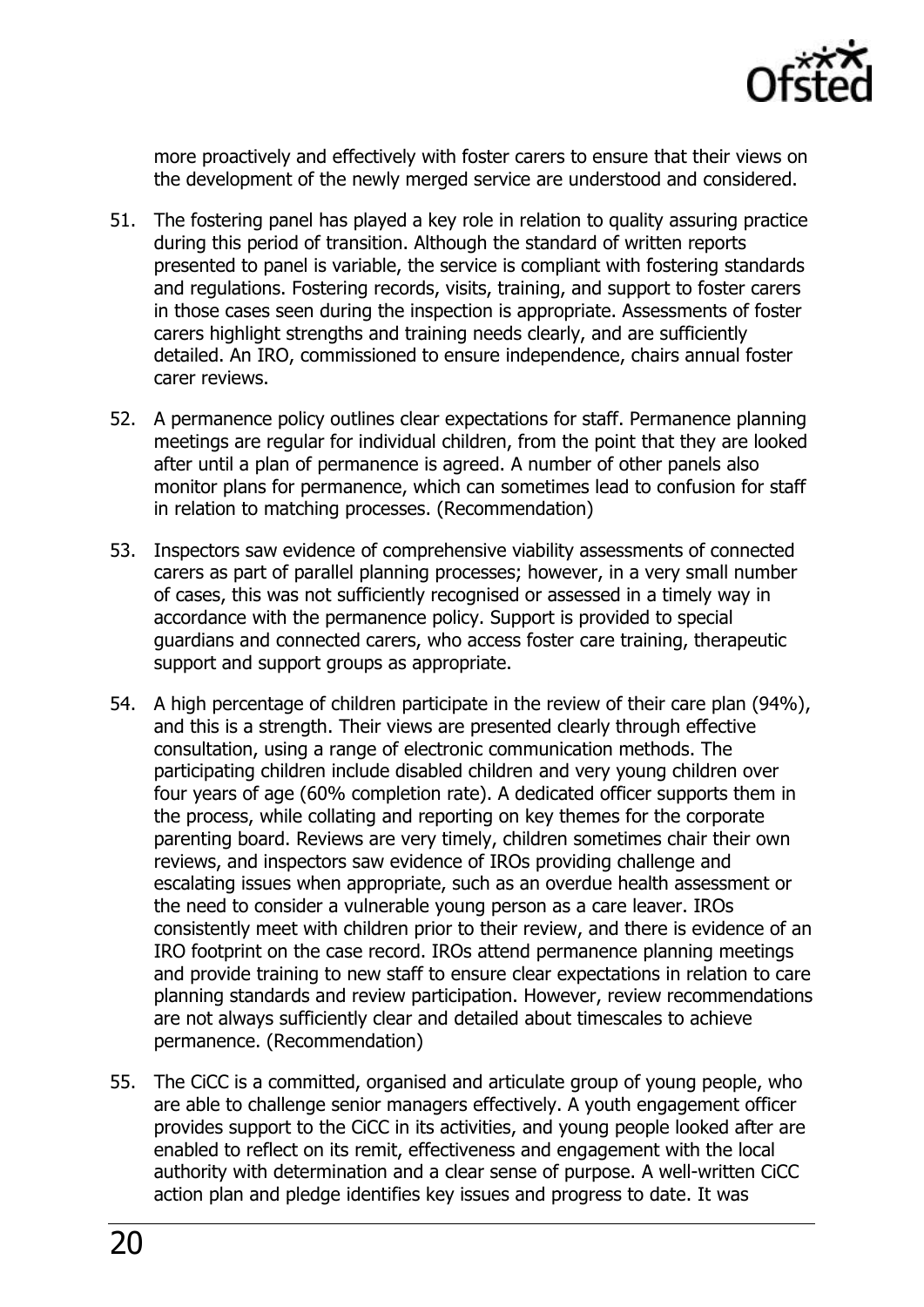

developed following a number of stakeholder events and a residential weekend. Representatives of the CiCC have regular meetings with managers, routinely attend corporate parenting panel, engage in peer research and facilitate a wellattended two-day 'Choices, voices and rights' training course for managers, social workers and elected members. Young people are actively involved in staff recruitment and recognise the need to engage with the wider looked after population through newsletters, celebration events, and birthday and Christmas cards for every child looked after.

#### **The graded judgement for adoption performance is that it is good**

- 56. Adoption is considered for children who are unable to live with their birth parents, or to be cared for within their extended birth families. Children live in placements that meet their needs. Five children were adopted in the 12-month period prior to the inspection. In all five cases, swift action ensured that adoption was secured as quickly as possible. The local authority has a proven record in placing babies for adoption. At the time of the inspection, there were no plans for adoption or family finding taking place for any sibling groups, older children or children who have a disability.
- 57. Plans progress in a timely way, and children are able to live with their adopters at the earliest opportunity. This includes appropriately placing babies with their adoptive parents under foster to adopt arrangements soon after their birth, resulting in earliest stability and permanence arrangements for these children. This effective use of concurrent planning could benefit more children. In a very small number of cases seen during the inspection, foster to adopt arrangements, considered sooner, could have reduced the number of avoidable moves for these very young babies.
- 58. Staff and managers in the service know individual children well and understand where children are in the process of adoption. Effective tracking arrangements are in place to ensure that children's plans for adoption do not drift.
- 59. The agency decision maker (ADM) appropriately challenges the quality and timeliness of submissions if they are not completed on time or to a good enough standard. The ADM has regular meetings with the independent chair and observes the adoption panel twice each year. The independent adoption panel chair has brought new ideas to the role. She is suitably qualified and experienced and brings a focused, analytical, and organised approach. Business support and legal advice to panel is effective in supporting the decisions of members.
- 60. The quality of work brought to panel is mostly of a good standard, although child permanence reports are not always detailed enough. The panel chair has identified this as a training need for staff. Additionally, reports recommending a match need to contain more information about the reasons why a particular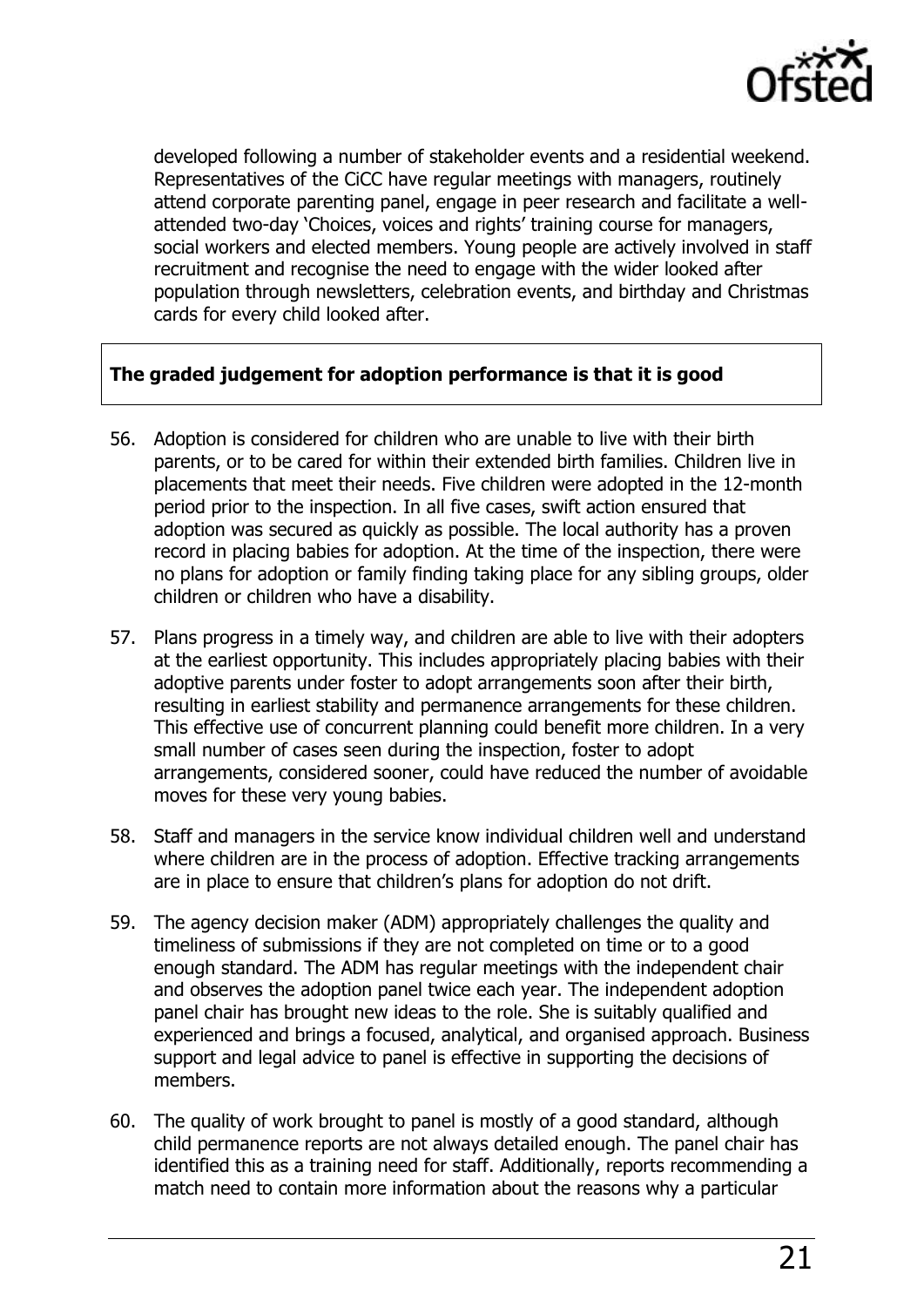

match is the best option for a specific child, and how this match will meet their individual needs. The panel chair recognises this as an area for improved practice. Panel minutes demonstrate that panel members are well prepared for panel. They ask relevant questions and offer suitable challenge, which contributes effectively to the consideration of issues to inform the ADM.

- 61. Richmond upon Thames is part of the South West London Adoption Consortium (SWLAC). Arrangements for responding to prospective adopters' enquiries in a timely way, delivering preparation sessions and coordinating training, are generally working well. The local authority is aware of the need to attract more adopters. The number of people who make enquiries about adoption is reducing, and the number who attend initial information sessions who then decide to progress for initial assessment has also fallen. These issues are clearly identified in the SWLAC manager's meeting minutes. However, the absence of a clear action plan to understand and address them is a deficit. The consortium recruitment strategy is not fully implemented in Richmond upon Thames, and, while this is a missed opportunity, there is not a high demand for adoptive placements and no children are waiting.
- 62. Adopters report to inspectors that they value the support they receive through the process of adoption. Social workers help them to be realistic about the outcomes and explain clearly the potential challenges that they could face in the future. They receive information about the benefits and possible risks when considering foster to adopt placements. Those adopters who are involved in these arrangements feel well supported through the process. Prospective adopter reports are of good quality. They describe strengths and vulnerabilities and are sufficiently analytical.
- 63. Family finding is effective and timely, aided by a specific family finding worker allocated to a child prior to granting of a placement order. Family finding visits to children, carers, prospective adopters, and birth families where appropriate take place early to prepare a profile and so matching needs can be considered. This means that plans can progress quickly once an order is in place. A range of local and national networks successfully identifies families for children. Children's social workers and family finding workers consider prospective adopter reports together. They visit families and prepare a shortlist of suitable matches to discuss and agree with managers at the permanency panel, before formal presentation at adoption panel.
- 64. Introductions between children and adopters are thoughtfully considered and lead to placements that last. There are opportunities for birth parents to have one meeting with adopters when appropriate. Children's social workers visit regularly during the settling in period to discuss and help solve any emerging issues early. Children and adoptive parents receive support up until the adoption order is made. There have been no pre-order disruptions in the past year.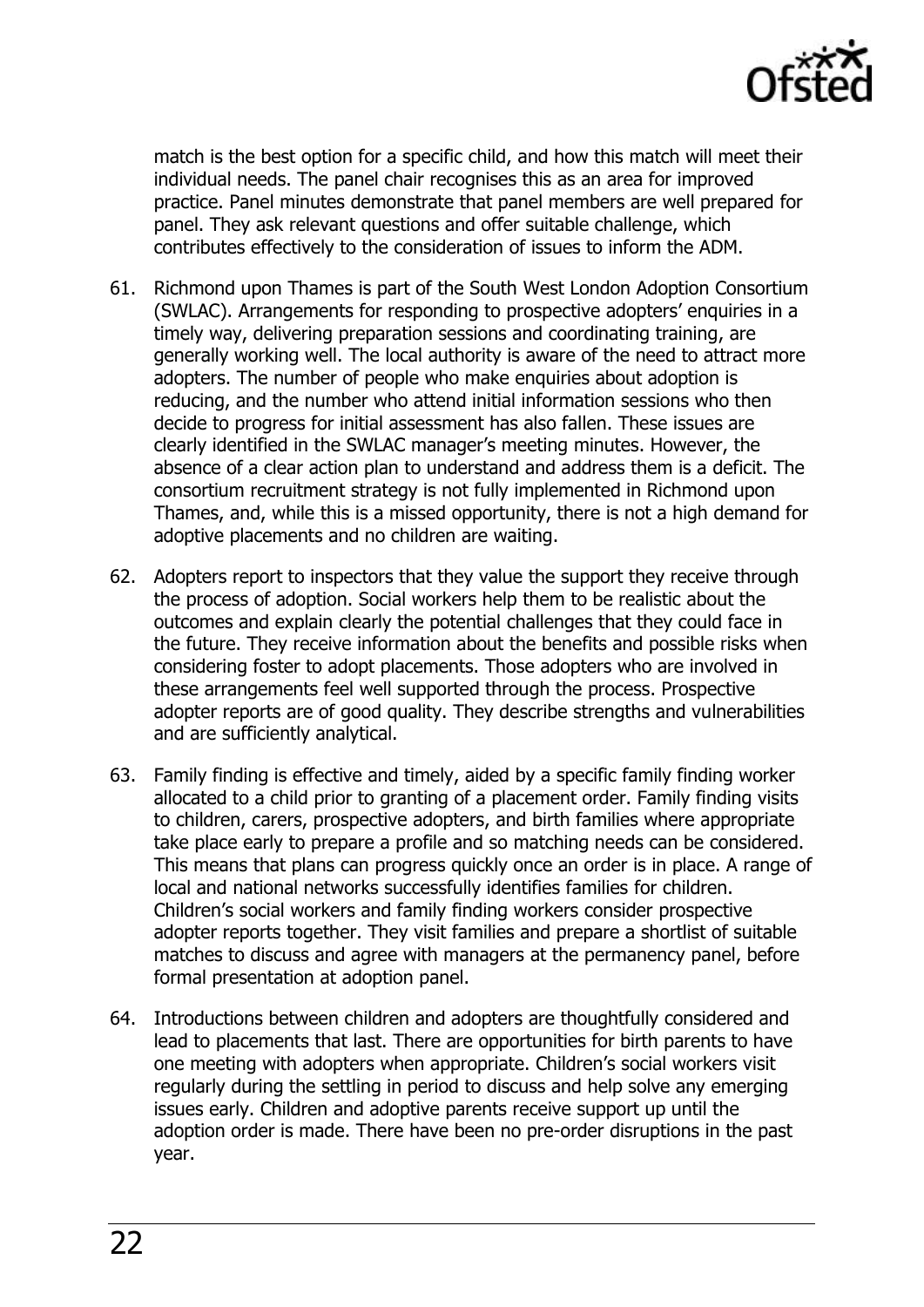

- 65. Adopted children are provided with life-story books. These provide adequate information and detail about children's birth families and early history. However, given the small numbers and the very young age of the children involved, life-story work could be completed sooner. Some children who have had their adoption celebration event are still waiting for their life-story book to be completed. Later life letters are produced in a timelier manner and are appropriately included on children's files.
- 66. Adopters do not usually have to wait a long time for a child to be placed with them. There are currently two approved adopters waiting for a child. One of these is matched with a child from another borough, and details of the other approved adopter have been shared across the consortium. Approved adopters are encouraged to look for potential matches themselves on the national database. There are no children waiting for a match.
- 67. Some birth parents do not consistently receive sensitive support through the process of adoption. Help for them to understand and explore issues of loss and separation and come to terms with what has happened does not routinely take place. For example, inspectors saw a very small number of care leavers who have had babies removed from their care, not having their needs sufficiently considered in their own right. Additionally, a small number of vulnerable parents who have complex needs are not engaged in work to break the cycle to prevent further babies being removed from their care. (Recommendation)
- 68. The adoption service relies on paper records. This means that there is no central place to hold case records information. There is risk of important information about children being lost, and it is difficult to access important documents and information easily or quickly. Staff in the service are frustrated because it takes them longer to complete tasks. The local authority has plans in place to address this.
- 69. A wide range of post-adoption support is helping children and their parents effectively to manage behaviour and work through their thoughts and feelings about adoption. Bespoke packages of support, including group work, counselling and play therapy, are readily available to families.

**The graded judgement about the experience and progress of care leavers is that it is good** 

70. Care leavers receive a good and responsive support in their moves to independent living. Pathway planning is effective, with the vast majority of plans completed in a timely manner and used well by social workers and personal advisers to help care leavers measure their progress and prepare for their futures. Pathway planning includes appropriate consideration of risks,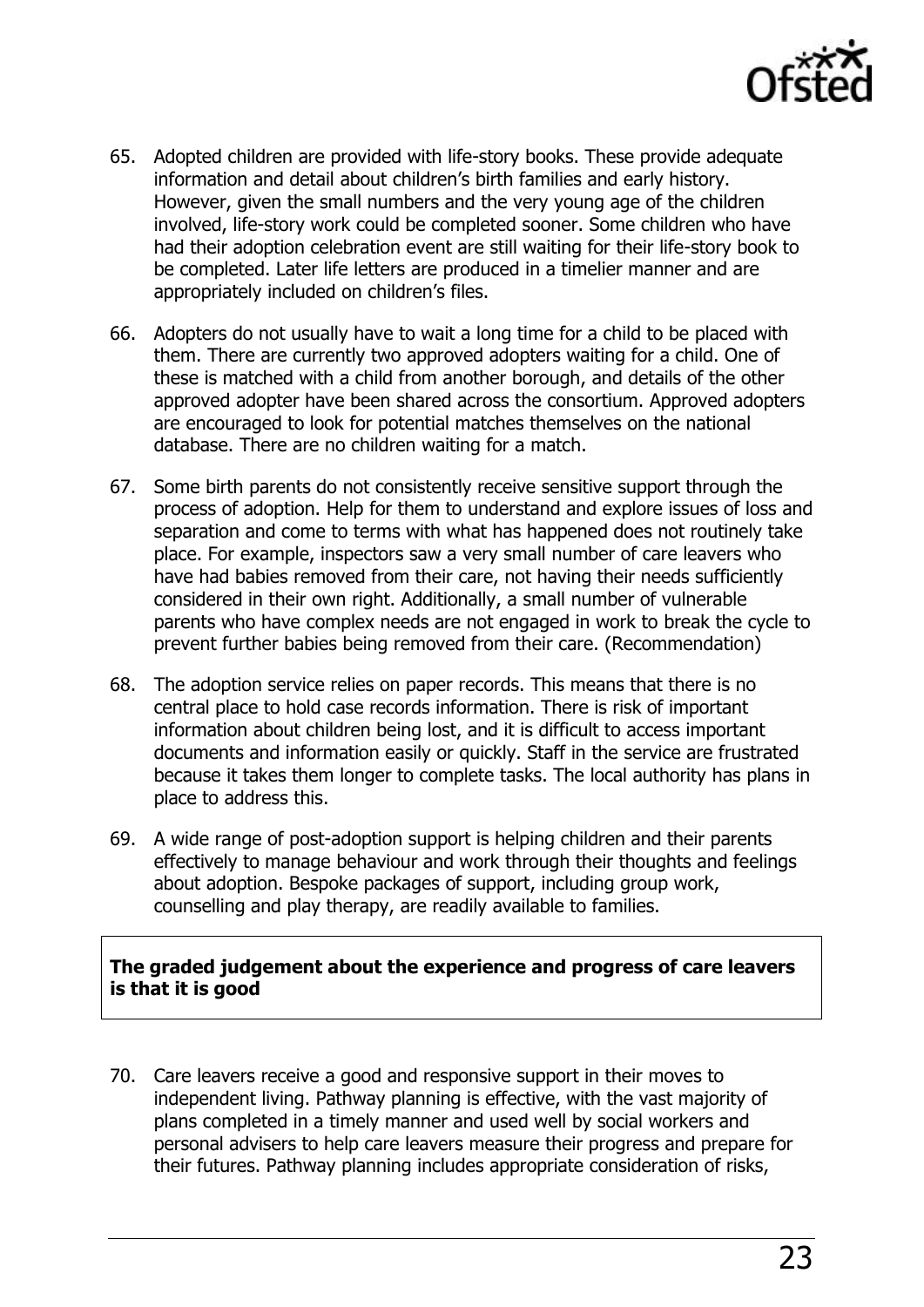

protective factors, legal issues, and access to financial entitlements to support care leavers' needs.

- 71. The local authority maintains good contact with care leavers. At the time of the inspection, it was in touch with almost all 19- to 21-year-olds. The care leaving team judge well the extent to which a young person wants and needs contact. In some cases, this is daily, but in others, every few weeks. Contact is appropriately maintained with those young people who are in custody or secure settings.
- 72. Care leavers spoke highly of their workers and the consistent support that they receive. In most instances, workers have developed good relationships with the care leavers whom they support, often over a number of years. Workers have high expectations of the young people and challenge them to achieve their best. A small minority of young people feel that they sometimes wait too long for a response from their worker, or that communication is rushed.
- 73. Accommodation for care leavers is suitable, with plans well advanced to commission further housing provision on a local basis. Care leavers spoken with said that they have accessible and encouraging workers who support them to live in semi-independent accommodation. The 'staying put' policy, after some initial caution on the part of foster carers, is increasingly effective. There are regular activities and social events, and staff are very good at marking special occasions such as birthdays. Young people are able to undertake national accredited modules within the setting on topics such as cookery. Staff use these opportunities to nurture care leavers' interests in further education. In order to prepare young people to face the realities of living independently, managers require them to undertake a tenancy information course. There are good arrangements for term-time and holiday housing needs of care leavers who attend university. All care leavers with whom inspectors met said that they felt safe in their accommodation.
- 74. Leaving care staff and team managers are responsive to, and well informed about, young people's health needs. They are proactive in ensuring that unaccompanied asylum-seeking children are health screened, with prompt action taken if there is a need for medical intervention. Regular health workshops target particular groups. Well-attended sexual health workshops for unaccompanied asylum-seeking children help young people learn about pertinent issues, such as consent and cultural norms in relationships. For example, they are then able to take personal responsibility by having informed access to a contraception service. Managers express concern that their careful monitoring shows that white British young women engage less well in health workshops. Through consultation, they have established that these young women would benefit from increased self-awareness on issues such as domestic violence, and managers are taking action accordingly to ensure that this happens. Pathway plans routinely cover health issues with care leavers who are well aware of their health history and of where to seek help if needed.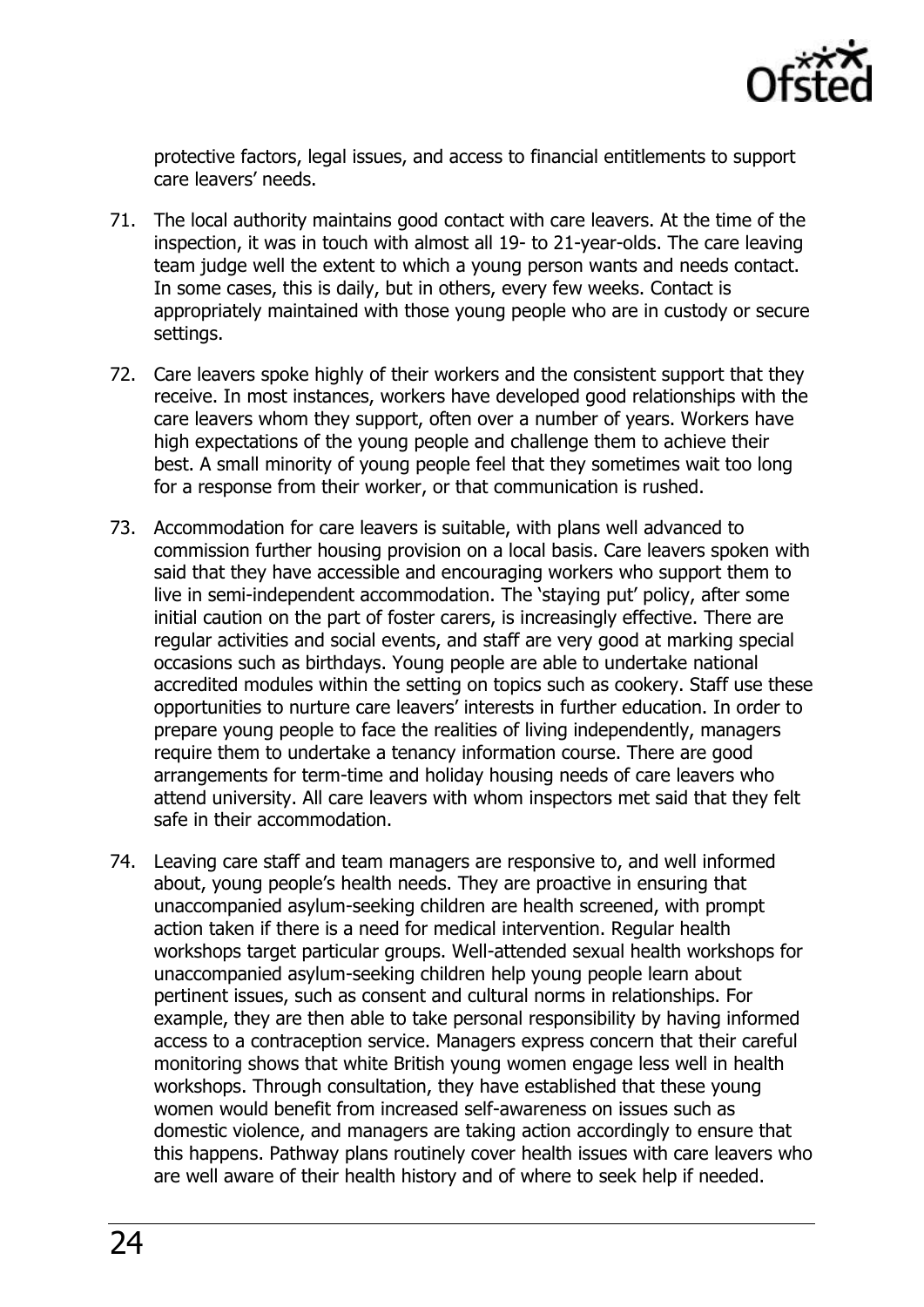

- 75. Not all of the care leavers spoken with by inspectors felt sufficiently prepared in their transition from being a child in care to receiving adult services. While there is much good practice, this is not consistently the case. However, the transition needs of disabled children are progressed in a timely way. More broadly, care leavers develop knowledge and skills from attending courses in money management and in cookery.
- 76. Care leavers are aware of their entitlements to financial support, such as their leaving care grant. They also have good access to funds through local charities to help them set up home. Workers deal with individual care leavers' financial matters sensitively on a case-by-case basis to meet need.
- 77. Team managers' actions enable care leavers to achieve long-term stability and independence. Managers are well informed about care leavers' needs when taking decisions. They seek, with some success, to match the allocation of social workers and personal advisers to the wishes and cultural backgrounds of care leavers. They work effectively with partners, such as housing associations, council departments, health authorities, and charities. Staff feel supported and able to exercise their discretion. Following a period of relativity high turnover of social workers, staffing has now stabilised.
- 78. There are some areas for further development in practice and this leads to a small minority of care leavers not benefiting from the effective and persistent support that is characteristic of the service. In particular, this may occur when care leavers become pregnant or become new parents. Team managers' quality assurance of pathway plans is not sufficiently robust to ensure that the written record does justice to the quality of the service being delivered.
- 79. The 1419 team, which works with the education business partnership directly, supports care leavers through the 'Way2Work' scheme. This provides internships, traineeships and apprenticeships. Improved coordination, including the virtual school, combined with better strategic involvement of colleges and employers, is beginning to have a positive impact, with the result that a greater proportion of care leavers than previously are finding sustained employment, training or education. Nevertheless, the number of those not in education, employment or training (NEET) across the total care leaver group is too high at 29%. The figure is better than in previous years and in other areas but remains a concern. (Recommendation) Older care leavers, aged 1921, fare less well than their younger counterparts. Overall, the way forward is good, but there is an insufficiently sharp focus on actions that may support care leavers to better engage in education, employment and training. The proportion of care leavers accessing higher education is lower than the national average.
- 80. Success is celebrated by an annual awards ceremony highlighting care leavers' achievements. The leaving care pledge sets out young people's entitlements clearly, in a positive manner, and guides the local authority's actions.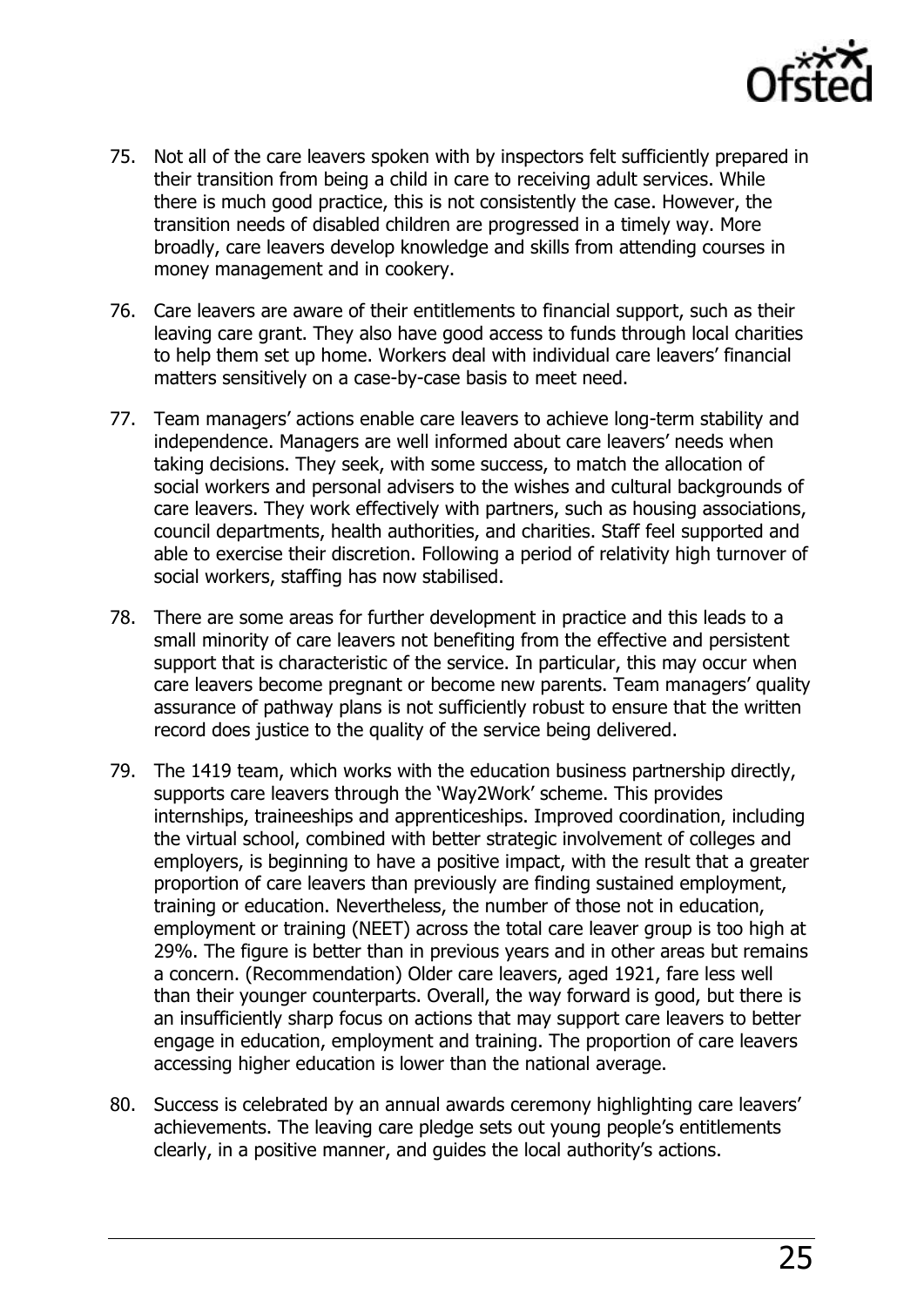

### <span id="page-25-0"></span>**Leadership, management and governance Good**

#### **Summary**

Leadership, management and governance of services to children in Richmond upon Thames is good. Senior leaders ensure a relentless focus on the needs of children and young people. Child-centred practice comes from the top of the organisation and extends throughout the workforce.

Senior leaders have created an environment in which good-quality social work practice can flourish. Consistently good practice means that almost all vulnerable children and young people receive the help they need in a timely manner. Workforce planning and development has delivered major successes through supported professional development for social workers. This means that children can form secure relationships with their social worker. Supervision of social workers could be recorded in a more consistent manner by frontline managers.

Partnership working is a significant strength. Relationships between agencies are highly positive, and this means that children and their families receive, in the main, well-coordinated services. A culture of prioritisation and planning is not embedded. This results in care planning, most particularly planning for permanence, that is insufficiently timely or focused on achieving positive outcomes for children looked after.

The decision to deliver children's services as part of a community interest company has added value to the delivery of services to children. However, implementation of this change has been uneven, and not all stakeholders feel sufficiently engaged.

Senior leaders know the community that they serve, and they understand the services they provide to children well. Access to the community interest company's dedicated specialist teams leads to effective implementation of a range of detailed management strategies. However, more could be done to measure and monitor progress of any areas for improvement identified by quality assurance activity, so that senior leaders are aware of what improvement is being achieved, and at what rate.

Senior leaders understand well what needs to change to improve the local authority's arrangements for commissioning services, specifically for children looked after. They have invested significant time and resources in establishing the company as a provider as well as a commissioner of services, so that it can operate effectively within the placements market. This strategy is in its early stages of implementation and it is too early yet for it to demonstrate impact.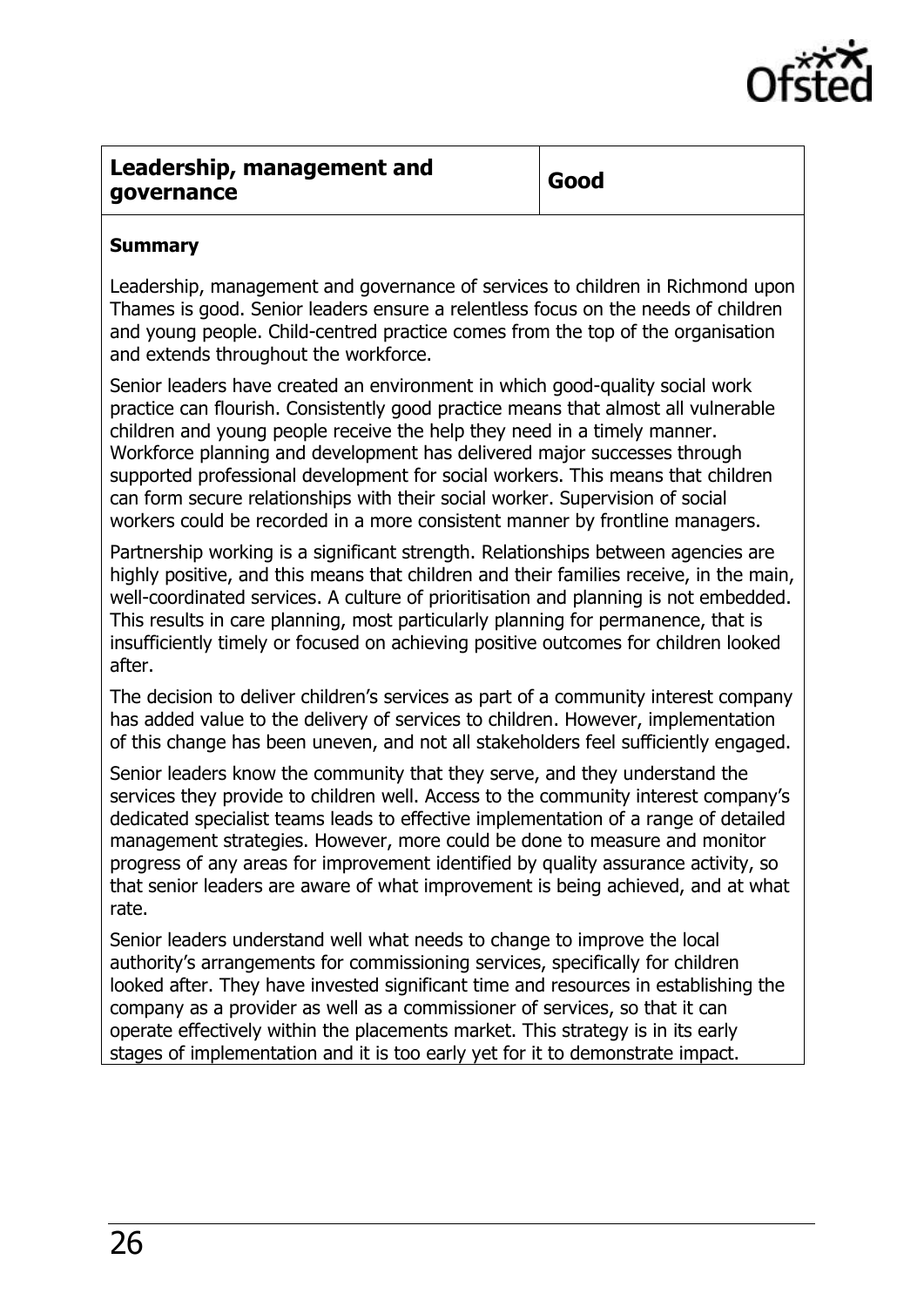

#### **Inspection findings**

- 81. Senior leaders have created an environment in which good-quality social work practice can flourish and services to children and young people are therefore strong and improving. Inspectors identified a number of areas in which social work practice to children and young people is particularly strong; principally where vulnerable children and their families are helped and protected. These include the cluster model of service delivery, the approach taken to families experiencing domestic violence, help to children who go missing and are at risk of sexual exploitation, and needs assessment by social workers generally. Improvement in the educational attainment of children looked after is also a significant success story. These positive aspects of social work practice are being further enhanced by the current roll-out of the local authority's preferred model of risk management. This supports the introduction of practice hubs, including embedded family therapists, as part of the government's partners in practice initiative.
- 82. Child-centredness is at the heart of the approach taken by Richmond's senior leaders to delivering good services to children and young people. Their relentless focus on the needs of the child permeates the workforce. In almost all children and young people's cases, this results in them receiving timely services of a high quality.
- 83. Most children receive services from social workers who are permanent and committed members of the workforce. Successful workforce planning and development is based on a recognised model of professional development. Social workers, including newly qualified workers, are offered career progression by a small, dedicated team of practice development consultants. This is delivered through both action learning sets and one-to-one sessions. An active staff council that advises on learning needs supports the programme. Staff retention has increased and vacancies have more than halved over time, from 25% of the workforce to 12% currently. This means that children can form secure and meaningful relationships with their allocated social worker.
- 84. Partnership working is a significant strength and means that children and young people receive mostly well-coordinated services, delivered jointly and effectively across the partnership. An evident commitment by senior leaders of children's services to effective multi-agency working is mirrored by that of senior leaders in partner agencies, including health services, the police, and the voluntary sector. The judiciary, and the children and family court advisory and support service (Cafcass) report satisfaction with the standard of social work practice seen in cases of individual children and young people brought before the courts. Governance forums effectively prioritise the provision of high-quality integrated services to children, such as the Health and Wellbeing Board (HWB) and the children and young people's partnership, which produces and publishes the shared children and young people's plan.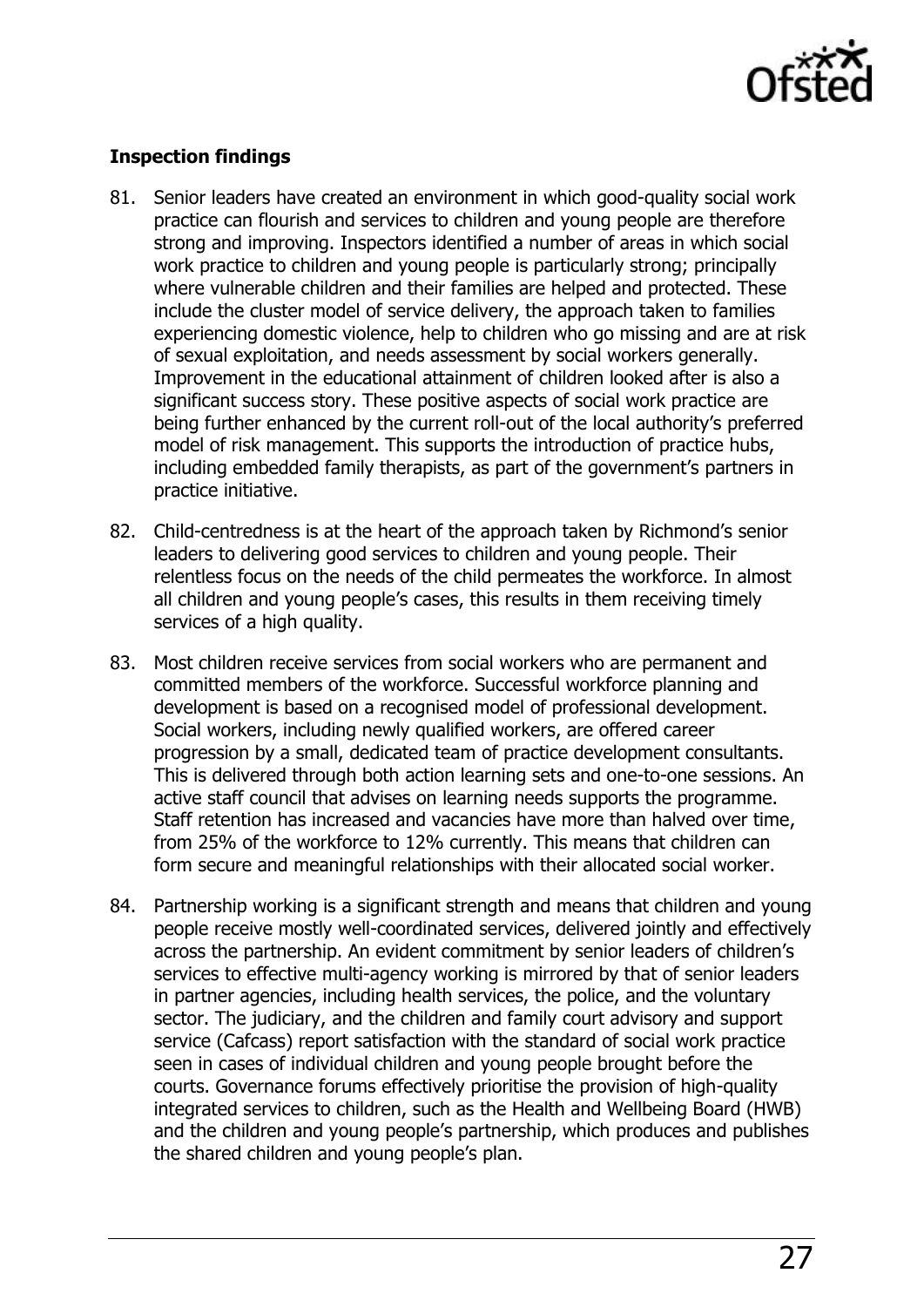

- 85. Senior leaders of the local authority, including elected members, engage well with children's services. They meet often with children through membership of forums such as the Local Safeguarding Children Board (LSCB). The corporate parenting panel, which is ably chaired by the local authority's chief executive, operates to an extensive work plan. This provides corporate parents, including elected members, with detailed knowledge of services to children looked after. An emphasis on hearing the voice of the child looked after means that corporate parents are well informed of their views and engage and include them at every opportunity. The chief executive holds the independent chair of the LSCB to account effectively, both through a cycle of formal and more informal meetings, such as at LSCB events. Senior leaders universally present as knowledgeable about children's services and are supportive of the commissioning arrangement in place for their provision. This level of commitment means that the service can go forward with confidence that its commissioning arrangements are both stable and effective.
- 86. The local authority has invested significantly in its services to children, and this means that a rich range of resources are available to support them. Children's services delivered by a community interest company in partnership with two other local authorities means that arrangements are subject to a detailed commissioning exercise. It is therefore particularly clear what the local authority is expecting to achieve for local children through its stake in the company.
- 87. Thorough commissioning practice means that accountabilities between different stakeholders are clear. This is because the relationship between the council and its children's services provider is highly structured, to enable effective management by the local authority of their contract with the company.
- 88. Senior leaders are enthusiastic about the development of high quality services to children and young people through the development of a community interest company. However, the change management process has left a small number of stakeholders feeling dissatisfied and left behind. Not enough has been done to engage these stakeholders in meaningful consultation about the positive effects of changes to the way that services are provided. (Recommendation)
- 89. Senior leaders are ambitious for children but their aspiration and vision are not fully supported by a culture of detailed prioritisation and planning across the service. As a result, at the level of individual children and young people's casework, care planning, most particularly planning for permanence, is not consistently strong. For example, the adoption strategy developed across the consortium clearly identifies all of the main issues for consideration. However, this strategy does not have an accompanying local action plan. No one nominated person is responsible for its implementation in the local authority, and many of required the actions are not yet implemented. (Recommendation)
- 90. Frontline managers appropriately focus on the delivery of high-quality services to children and families. Economies of scale allow the company to offer a more joined up and efficient business support service than each constituent small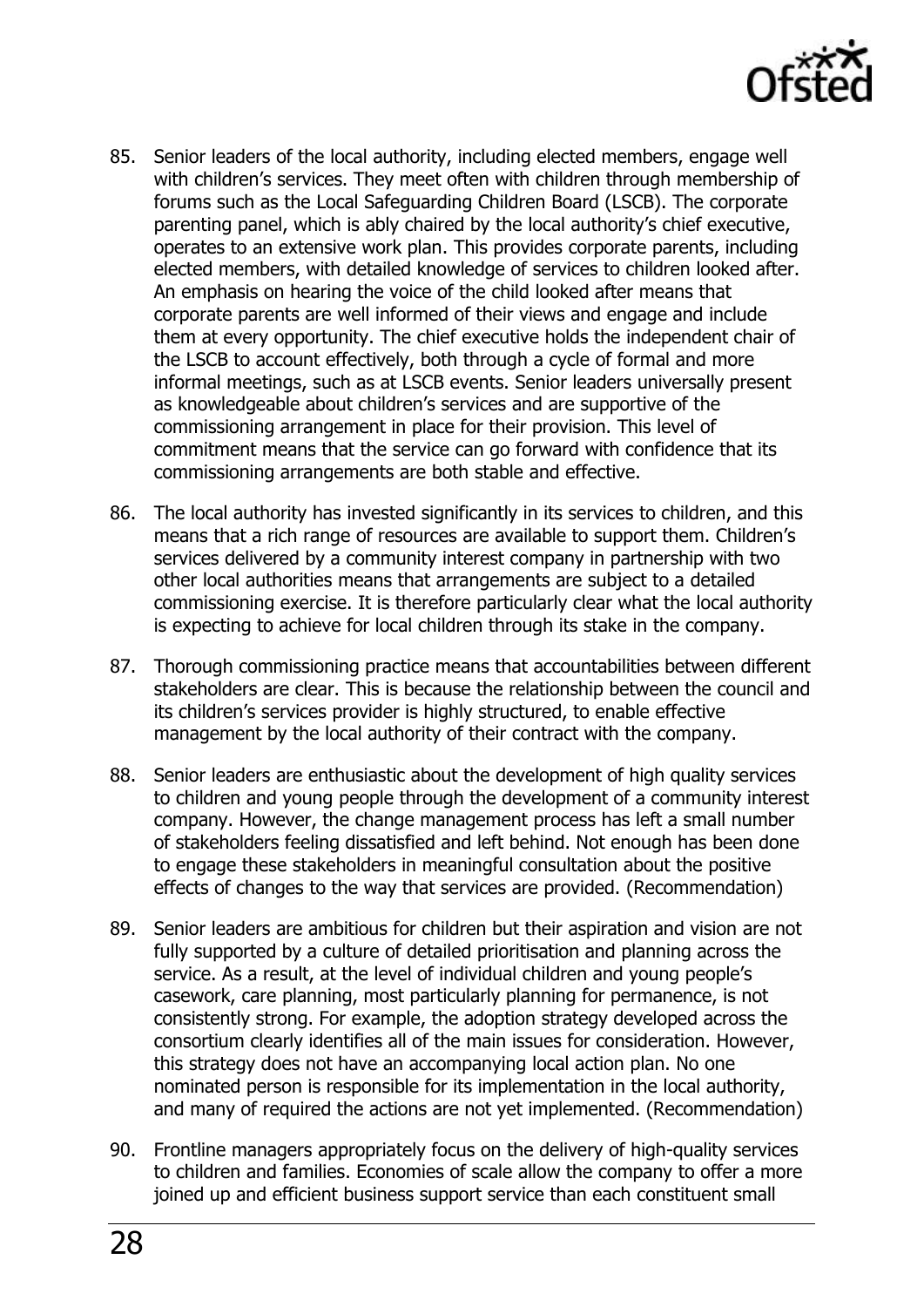

local authority could potentially provide. For example, the learning and development plan is supported by a small, dedicated team that delivers a detailed training programme. The quality assurance framework is supported by designated intelligence officers who produce a suite of performance reports and use tools such as deep dive audits to help frontline managers understand any variance in performance. Because the company delivers these functions centrally, frontline managers can appropriately devote their time and energy directly to the provision of services to children and young people.

- 91. An evident commitment to continuous learning and improvement is supported by a sound quality assurance framework, in which arrangements to improve performance under the governance of a performance, quality and innovation (PQI) board are clearly set out. Intelligence on performance is suitably gathered from a wide range of activity and analysed. This includes lessons learned from serious case reviews, themes and trends from management reports on complaints, and variance from performance reports or practice audits. Targeted work streams are undertaken to understand and rectify dips in performance. This work has appropriately involved the principal social worker where wider organisational learning is required. In the main, arrangements to maintain improvement through being a learning organisation are sound.
- 92. It is not always clear what level or rate of improvement quality assurance work streams are trying to achieve for children and young people, or when they have been successful. It is not clear from the notes of the PQI board, to which work stream individual pieces of quality assurance activity belong. Aspirational targets are set to avoid compromise on quality. Further consideration of the criterion for achieving success and the milestones to be met along the way would further improve quality assurance work.
- 93. Senior leaders frequently report that they are aware of issues raised in this inspection, for instance through their recently initiated practice weeks, and they provided audits with action plans to support this. The progress of these action plans is tracked through a learning and improvement plan. This plan sets few success criteria beyond full compliance. Milestone targets are not routinely used. As a result, senior leaders were unable to describe with confidence what progress has been made to improve practice. For instance, practice week had identified management supervision as inconsistent, an audit was undertaken and an action plan was in progress at the time of the inspection. Inspectors established that practice management remains variable. Senior managers report that this situation is improving, but progress cannot be evidenced as there are no milestones to measure when it will reach tolerable levels.
- 94. Management supervision is not routinely recorded in line with the company's own policy, in either frequency or content. A successful professional development approach means that the majority of social work practice recorded on individual case files and seen by inspectors was good, and included many significant strengths. Day-to-day management supervision plays a significant part in this success. However, the quality and consistency of recording on social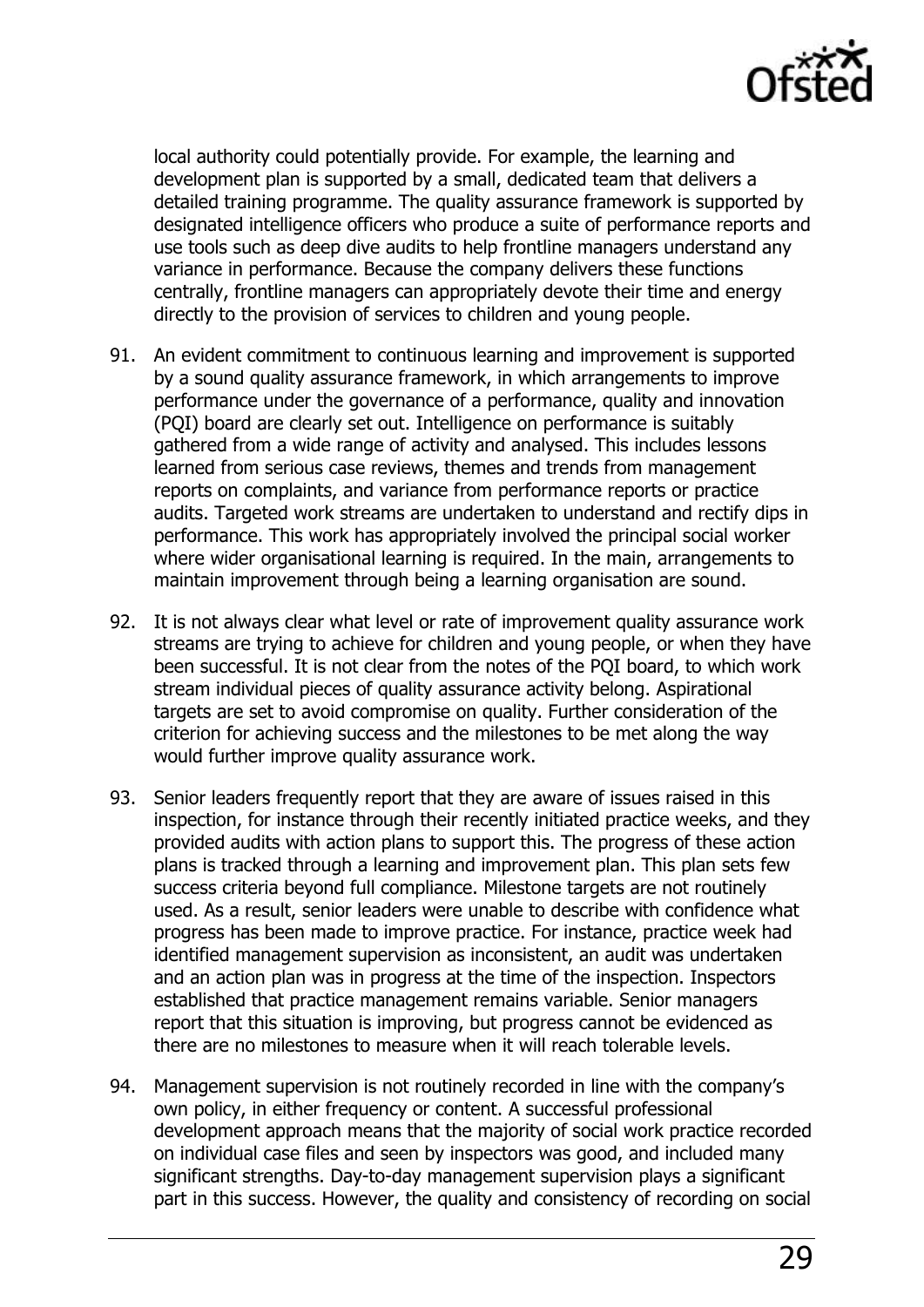

workers' supervision files is inconsistent. This means that senior leaders and managers are not able to show effectively that social workers are receiving the level of reflective management oversight that supports good social work practice. It also means that clear decisions about the lives of individual children and young people are not always made during recorded supervisions sessions. (Recommendation)

- 95. The sufficiency strategy is a major investment of time and financial resources, and a major undertaking which is at an early stage of implementation. Information from a frequently refreshed joint strategic needs assessment is used appropriately to analyse actual and potential placement sufficiency to meet the needs of the care population's specific communities. Improved corporate placement procurement is a strategic priority for the local authority. The former system of ad hoc spot purchasing is recognised as expensive and inefficient, as, previously, social workers rang round for individual placements, often for children and young people in urgent need. This approach left the local authority with a significant number of children and young people placed outside of the local area, sometimes at a considerable distance from its boundaries.
- 96. While there is some progress on developing commissioning relationships with local providers, the delivery of placement sufficiency is contingent on the company successfully entering the market as a provider as well as a commissioner of placements. To this end, an associate director for placements has been appointed. Plans are at an advanced stage for opening a new purpose-built children's home, and for registering the fostering service with Ofsted as an independent fostering agency. These plans are sound as written plans, but it is too early to evaluate the effectiveness and impact of any revised arrangements on the sufficiency of placements for children looked after.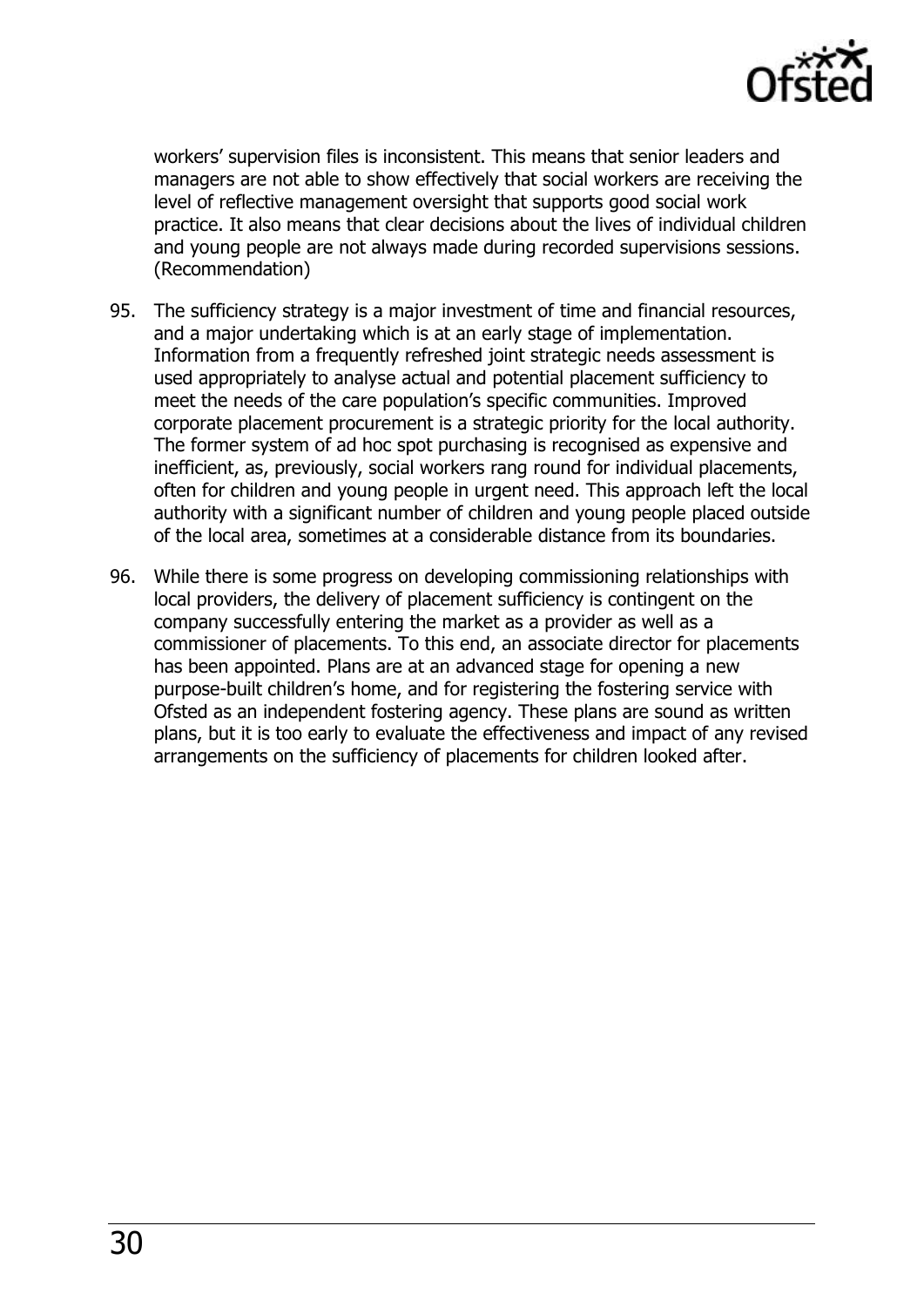

<span id="page-30-2"></span>The Local Safeguarding Children Board (LSCB)

## <span id="page-30-0"></span>**The Local Safeguarding Children Board is good**

#### <span id="page-30-1"></span>**Executive summary**

The Richmond upon Thames Local Safeguarding Children Board (LSCB) is good. It has ambitious priorities for ensuring the effectiveness of local safeguarding services. Richmond and Kingston Boards share one influential independent chair. Both boards function independently, but share some sub groups that provide increased opportunities for learning, and other efficiencies, through economies of scale.

The board meets its statutory responsibilities, and the governance arrangements are clear. The chair has successfully created a collaborative and effective partnership with a culture of continuous learning and improvement.

The board has successfully raised awareness about the risks to children who run away and to children at risk of child sexual exploitation. Improved coordination of services by the board has enabled increased identification of those children at risk, and effective information sharing reduces risk and informs successful prosecution of offenders.

Effective analysis of performance, observations, and a programme of audits have enabled the board to understand the quality of safeguarding practice across the partnership. While there is scrutiny of most key areas, this has led to improvements, specifically to timescales for initial health assessments. However, the board has not ensured the quality of partners' referrals to the SPA. It has lacked sufficient rigour in scrutinising private fostering arrangements, and in obtaining accurate data about attendance at child protection conferences. This means that the board is not yet assured of the effectiveness of practice in these areas.

The board scrutinises frontline practice through its established audit programme, and there is improvement in attendance of partners at the multi-agency risk assessment conference (MARAC). Multi-agency audits vary in rigour, and not all partners consistently engage with them. Action plans to improve practice are not sufficiently robust to ensure that changes in practice are fully embedded.

Engagement of young people is a strength. Under the banner 'Safe from', young people have undertaken two projects to raise awareness with their peers. Over 500 young people contributed to these events, and their work influenced the commissioning of child and adolescent mental health services (CAMHS).

Training provided by the board is of good quality, highly regarded by learners and evaluated for effectiveness. However, the board does not have a reliable system to be sure that all staff who need this training have received it.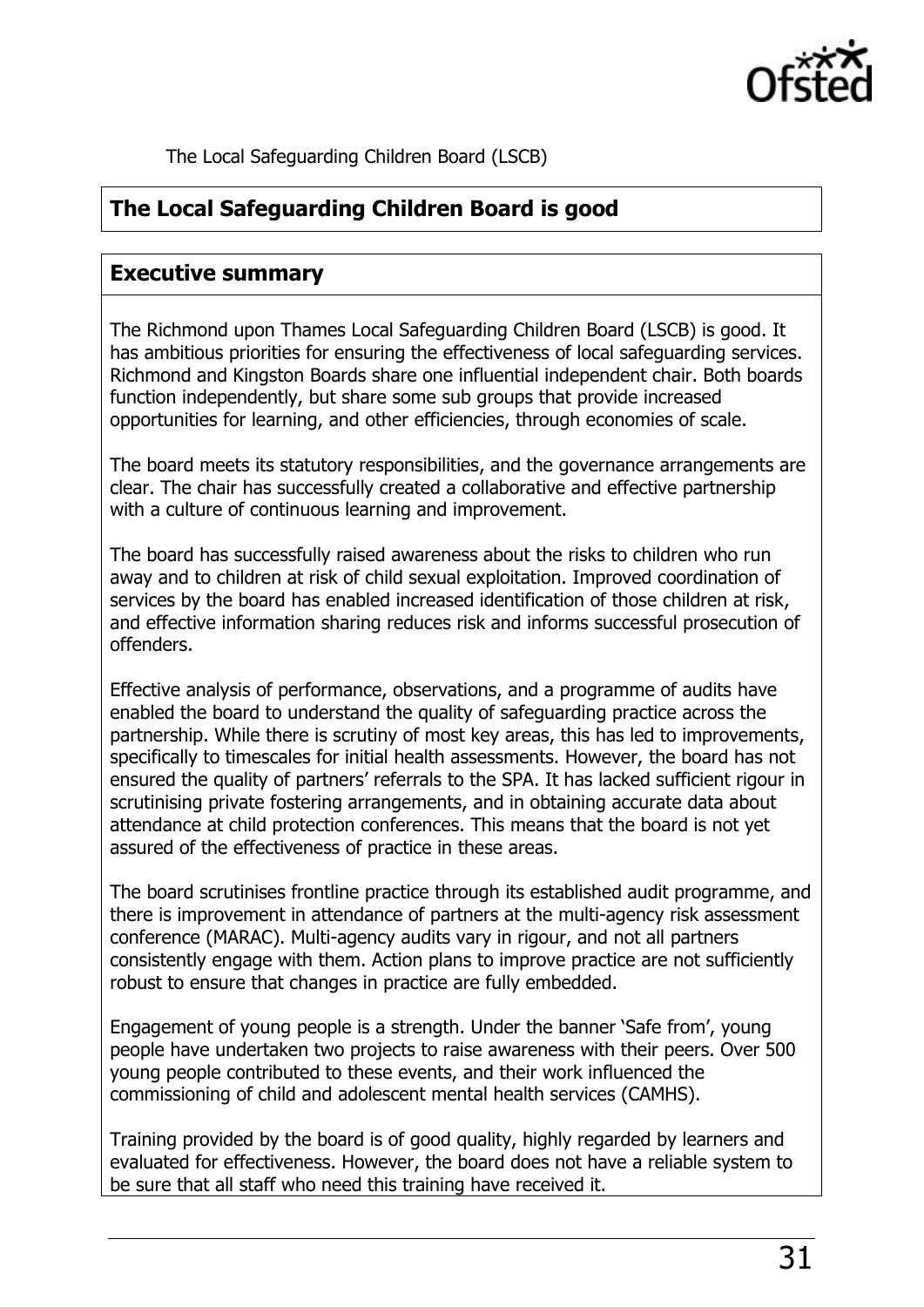

#### **Recommendations**

- 97. Ensure that all board action plans are specific, measurable and time bound and that they are reviewed and updated regularly, so that the board can measure their effectiveness.
- 98. Improve the quality of agencies' referrals to the SPA so that information is expressed clearly and swift action taken where necessary.
- 99. Ensure that the LSCB annual report incorporates findings from the private fostering annual report, and the local authority reviewing officer annual report, and that it provides a rigorous assessment of the effectiveness of local services.

## <span id="page-31-0"></span>**Inspection findings – the Local Safeguarding Children Board**

- 100. The LSCB is ambitious and tackles complex issues, informed by local learning that identifies what actions are required to improve help and protection for local children. The board is well managed and chaired effectively; it fulfils its statutory responsibilities, and secure governance arrangements are in place. A suitable protocol between the LSCB, safeguarding adult board, HWB and community safety partnership ensures that relevant information is shared and that work of each board influences and complements, rather than duplicates. The LSCB chair attends each board at least annually, which enables children's priorities to be considered at all boards.
- 101. The experienced independent chair is highly regarded by board members and has successfully enabled collaborative partnerships with a culture of continuous learning and improvement. Tenacious enquiry and rigorous and respectful challenge between members has led to the board achieving a broad understanding and shared approach to safeguarding.
- 102. The chair, the board's professional adviser and board staff are knowledgeable, proactive and visible. They monitor and evaluate frontline practice through a range of activities, including observations of the SPA and MARAC, and visits to independent schools and sports facilities. The board has also meets with a range of frontline staff, for example IROs and health staff. By using audits and the multi-agency data set, the board assures its understanding of the effectiveness of safeguarding practice across the local partnership. However, this activity has not resulted in an improvement in the quality of the information presented to the SPA. Many agencies are not frequent referrers. This means that they require consultation on what they are referring and this can unnecessarily take up children's services time and resources.
- 103. Scrutiny of early help has enabled the board to challenge the achieving for children board about the effectiveness of services. For this reason, the common assessment framework format was changed to a more proportionate early help assessment, which is more accessible to partner agencies. Review of the early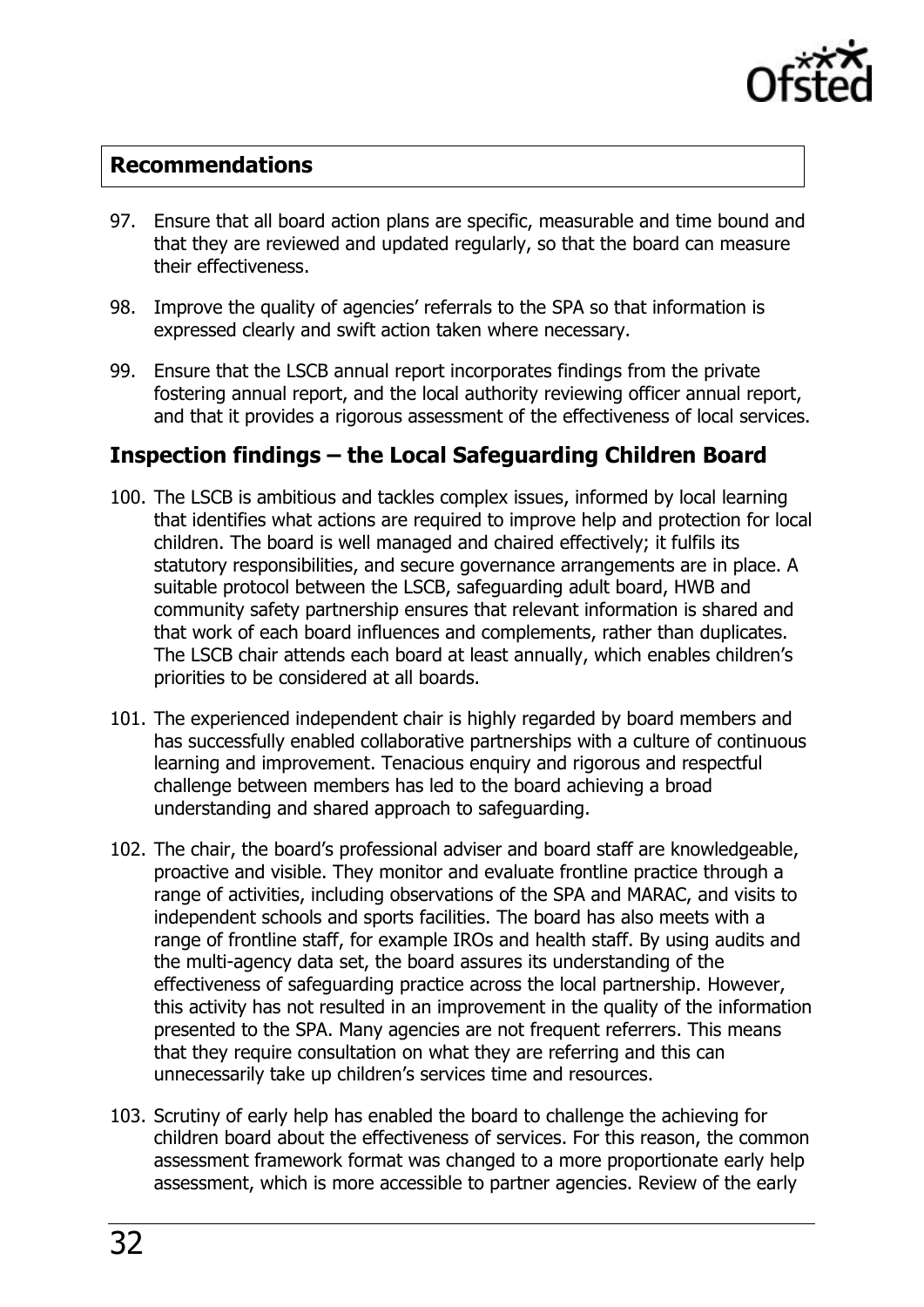

help by the board has led to challenges to health service about low initiation of health assessments.

- 104. The section 11 self-audit process is highly effective. A wide range of agencies contribute, including those in the sports and voluntary sector. The board scrutinises, audits, and supports agencies in identifying learning and other actions. Voluntary organisations, GPs, health providers, and maintained and independent schools have engaged well with the process. Findings do not sit within a vacuum. Learning informs quarterly network meetings for GPs, and maintained and independent schools. The board is currently engaging pharmacists, dentists and opticians.
- 105. An established multi-agency audit programme provides information about the quality of frontline practice. Audits have focused on MARAC, section 47 and police powers of protection, disabled children, and child sexual exploitation. Audits vary in rigour, some include frontline practitioners, but a minority do not include full engagement of partners. Audit outcomes do not routinely include judgements about individual cases, and learning does not lead to consistently sharp action plans that can measure improvement in all cases. This reduces the effectiveness of the audit and the potential impact on improvement.
- 106. Oversight and scrutiny of single agency audits provide a helpful line of sight into practice in adult substance misuse services, and the board has been able to assure practice about safe storage of drugs. Regular scrutiny of single agency audits would further improve the board's understanding of practice.
- 107. The regularly reviewed multi-agency data set is broad and comprehensive. Appropriate curiosity and effective challenge by board members about variances in performance have resulted in improvement in initial health assessments for children looked after and the more accurate identification by adult services of parents who have mental health difficulties.
- 108. While creative solutions are found to a broad range of safeguarding needs, for example the 'was not brought' policy adopted by health to support children who do not attend health appointments, the board has not been robust enough in ensuring a focus on some critical areas. Although in very small numbers, data about private fostering was not provided to the board for over a year. This, and delay in achieving accurate information on parental, child, and professional attendance at case conferences has reduced the board's effectiveness in improving practice in these areas. (Recommendation)
- 109. The LSCB website is easy to navigate and is accessible to professionals, young people, and parents. It provides a wide range of useful information and access to up-to-date policies and procedures. The LSCB is currently reviewing the safeguarding online policy and has recently agreed policies for child protection medicals. However, it has not reviewed the local authority's policy on assessment as required by 'Working together to safeguard children 2015',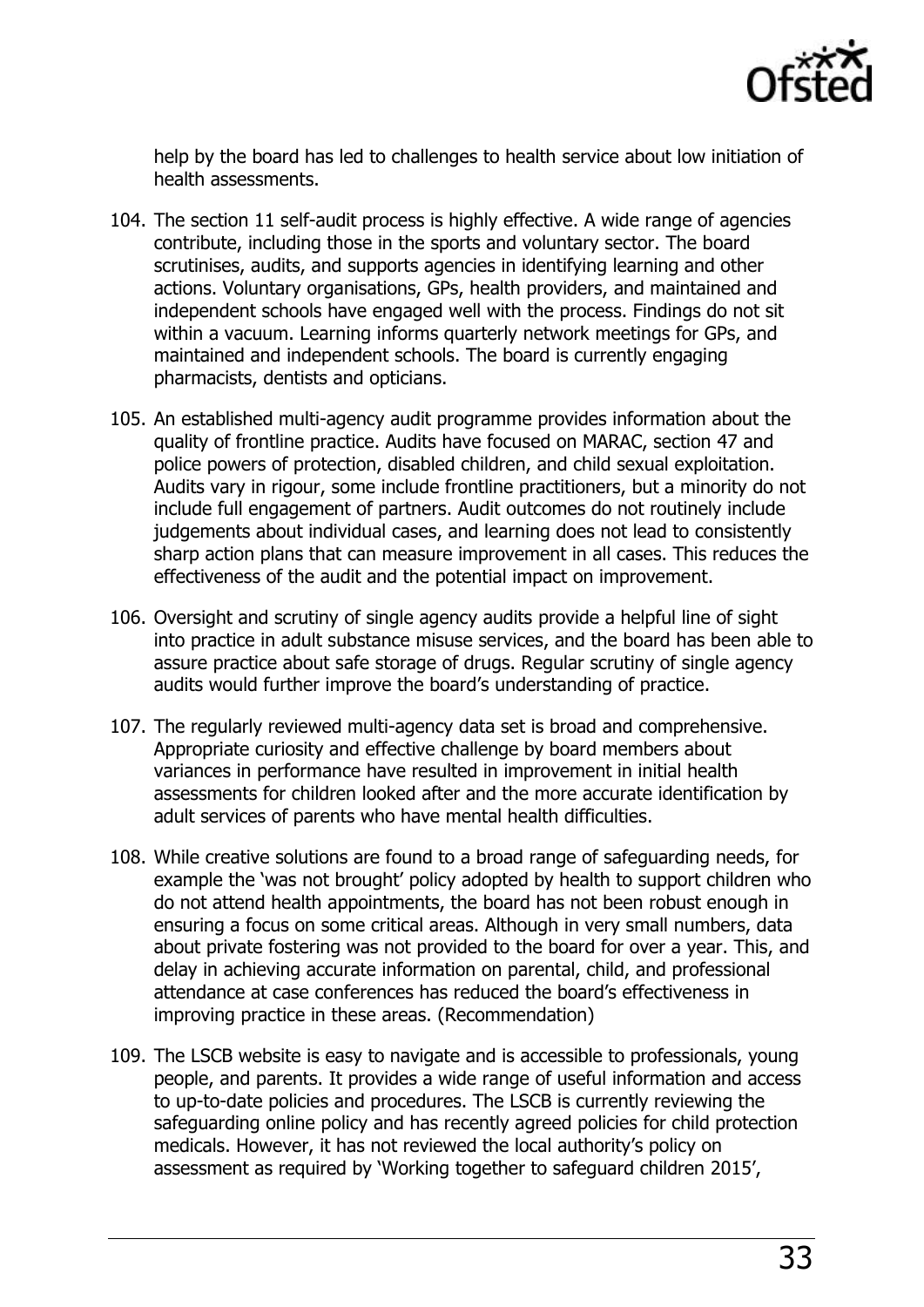

which means that the board is not up to date with current standards for assessment or how these standards interface between services.

- 110. Effective coordination by the LSCB has significantly strengthened the local response to children who go missing and those at risk of sexual exploitation. A comprehensive strategy and action plan support the work of the LSCB sub groups. This has led to improvements in a range of partnership activity, including prevention, identification support, protection and disruption. There have been awareness raising events for local businesses and budget hotels.
- 111. Regular audit and analysis of return home interviews of children who have been missing have led to an improved multi-agency response to children who go missing. For example, a high number of young people going missing from out of borough placements led to the commission of local provision. Schools where young people go missing receive preventative support. The board is aware of further improvements to timeliness and quality of return home interviews and strives to support practice in this area.
- 112. The LSCB effectively uses operational and strategic influence to improve practice following learning from an unpublished serious case review (SCR) which identified themes of emotional well-being and risky behaviour. Jointly with the Community Safety Partnership and HWB, the board has commissioned a review of services to address this and obtained the views of 1,500 young people about mental health through a survey undertaken by HealthWatch and the youth council. The findings from this survey influenced the commissioning of CAMHS services. Similarly, a review of domestic abuse services has influenced the new violence against women and girls strategy and delivery boards attended by the LSCB.
- 113. The learning and improvement framework draws on a range of learning, including from serious case and learning reviews, section 11 process and audits. A wide range of high-quality training provided by the LSCB is consistent with the London Safeguarding Children Board 'competence still matters' framework. There has been a 30% increase in training attendance and 80% increase in e-learning. Training courses are quality assured, and the effectiveness of training, evaluated by pre- and post-course questionnaires show that 66% of learners overwhelmingly report improvement in knowledge skills and confidence. However, the learning and development annual report does not sufficiently analyse the training needs by role or identify which roles have attended training. As result, the board cannot fully satisfy itself that suitable training reaches all staff. (Recommendation)
- 114. The independent chair of the board chairs the SCR sub group effectively. A well-embedded serious notification process has led to significant learning arising from examination of cases that do not meet the threshold for an SCR. Staff, trained in the Social Care Institute for Excellence (SCIE) methodology, effectively undertake learning reviews. The board is rigorous in ensuring extensive circulation of the learning from these reviews, for example through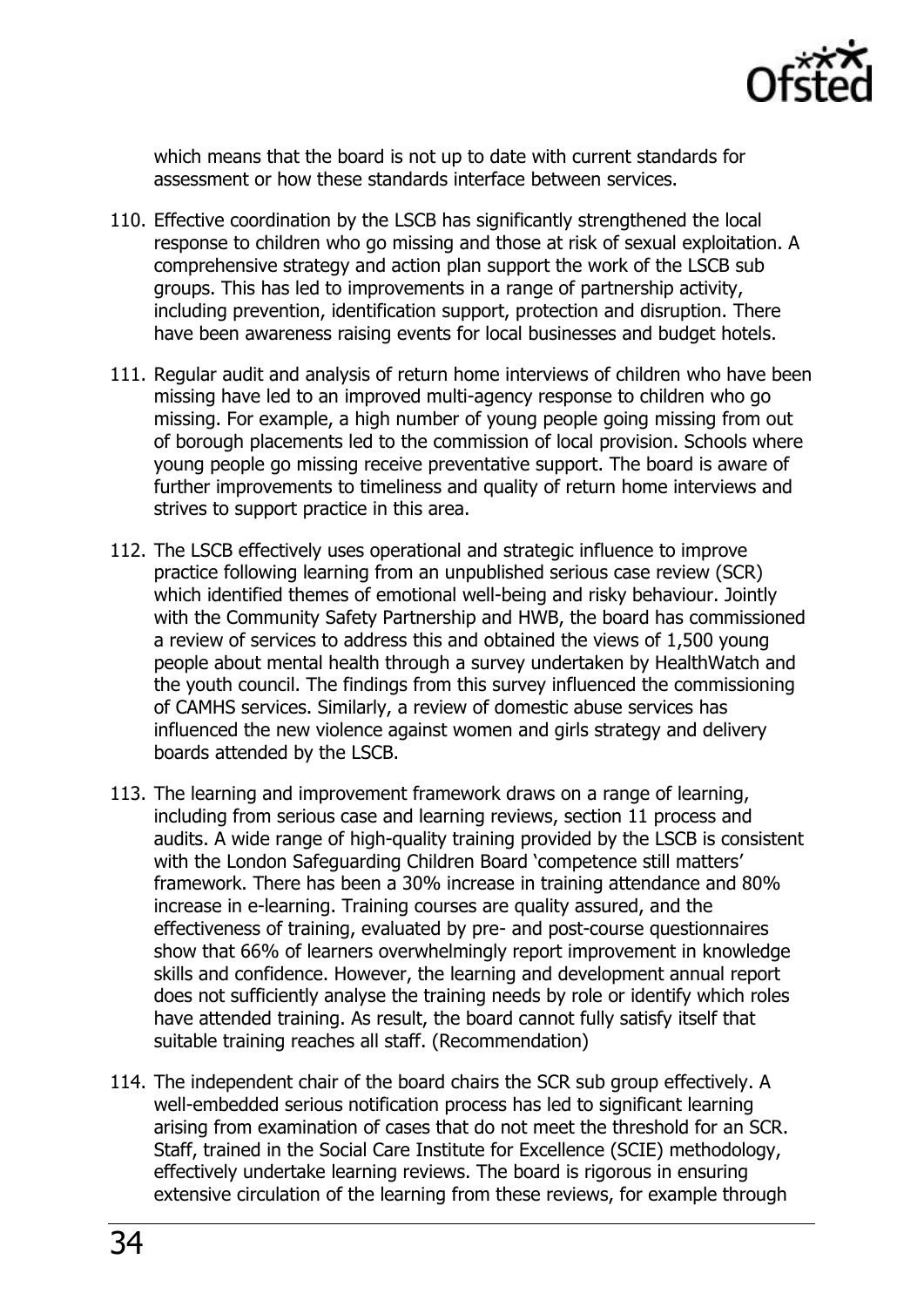

the newsletter, training sessions and helpful briefings. SCRs have been undertaken appropriately, and healthy debate is evident regarding threshold. The LSCB carefully considered the findings of a learning and improvement case review; however, the action plan lacks the sharp clarity and detail to ensure full and effective implementation.

- 115. The LSCB annual report provides a comprehensive summary of work undertaken in accordance with the board's priorities. However, it is too descriptive and, while it has some evaluation of the impact of the board's work, the report does not sufficiently evaluate the work of the designated officer or private fostering, or provide a robust analysis about the effectiveness of safeguarding. The business plan has appropriate priorities to address local needs. However, the actions are not sufficiently clear or time bounded to enable the board to measure outcomes and impact. This limits its effectiveness. (Recommendation)
- 116. The joint Richmond and Kingston Child Death Overview Panel (CDOP) is highly effective. It reviews child deaths, identifying modifiable factors, and undertakes proactive work to reduce incidents of preventable child death. There has been considerable work to raise awareness of safe sleeping, water safety, and asthma and allergy management. Robust challenge of the chief coroner by the CDOP led to the development of national advice about signs of life.
- 117. Engagement with young people and online safety is a strength. Under the banner 'safe from', effective work with members of the youth parliament has enabled young people to raise awareness with their peers about abusive relationships. A 'flash mob' encouraged over 300 young people to attend a play. A separate project raising awareness about extremism and radicalisation resulted in 200 people taking part in a meeting, and 11 young people achieved formal qualifications as peer researchers. Children have benefited from 50 online safety sessions delivered through schools, and parents and professionals have attended. A high percentage (92%) of Richmond children report that they know how to keep safe online, compared with 82% nationally.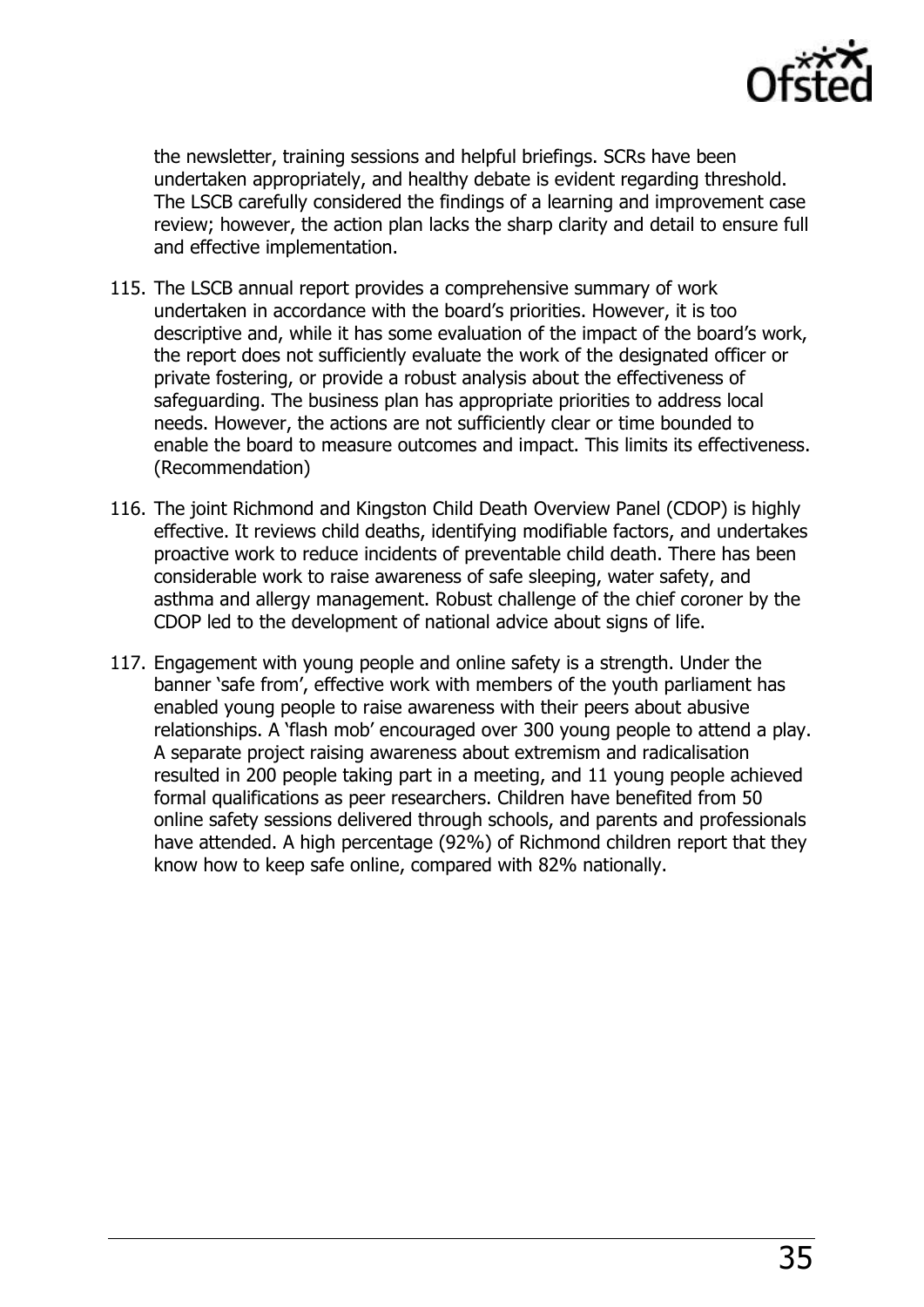

## <span id="page-35-0"></span>**Information about this inspection**

Inspectors have looked closely at the experiences of children and young people who have needed or still need help and/or protection. This also includes children and young people who are looked after and young people who are leaving care and starting their lives as young adults.

Inspectors considered the quality of work and the differences that adults make to the lives of children, young people and families. They read case files, watched how professional staff work with families and each other and discussed the effectiveness of help and care given to children and young people. Wherever possible, they talked to children, young people and their families. In addition, the inspectors have tried to understand what the local authority knows about how well it is performing, how well it is doing and what difference it is making for the people whom it is trying to help, protect and look after.

The inspection of the local authority was carried out under section 136 of the Education and Inspections Act 2006.

The review of the Local Safeguarding Children Board was carried out under section 15A of the Children Act 2004.

Ofsted produces this report of the inspection of local authority functions and the review of the Local Safeguarding Children Board under its power to combine reports in accordance with section 152 of the Education and Inspections Act 2006.

The inspection team consisted of seven of Her Majesty's Inspectors (HMI) from Ofsted.

#### **The inspection team**

Lead inspector: Marcie Taylor

Deputy lead inspector: Ian Young

Team inspectors: Nigel Parkes, Lorna Schlechte, Susan Myers, Tony Gallagher, Cathy **Blair** 

Shadow inspectors: Tracey Scott

Senior data analyst: Neil Powling

Quality assurance manager: Sean Tarpey